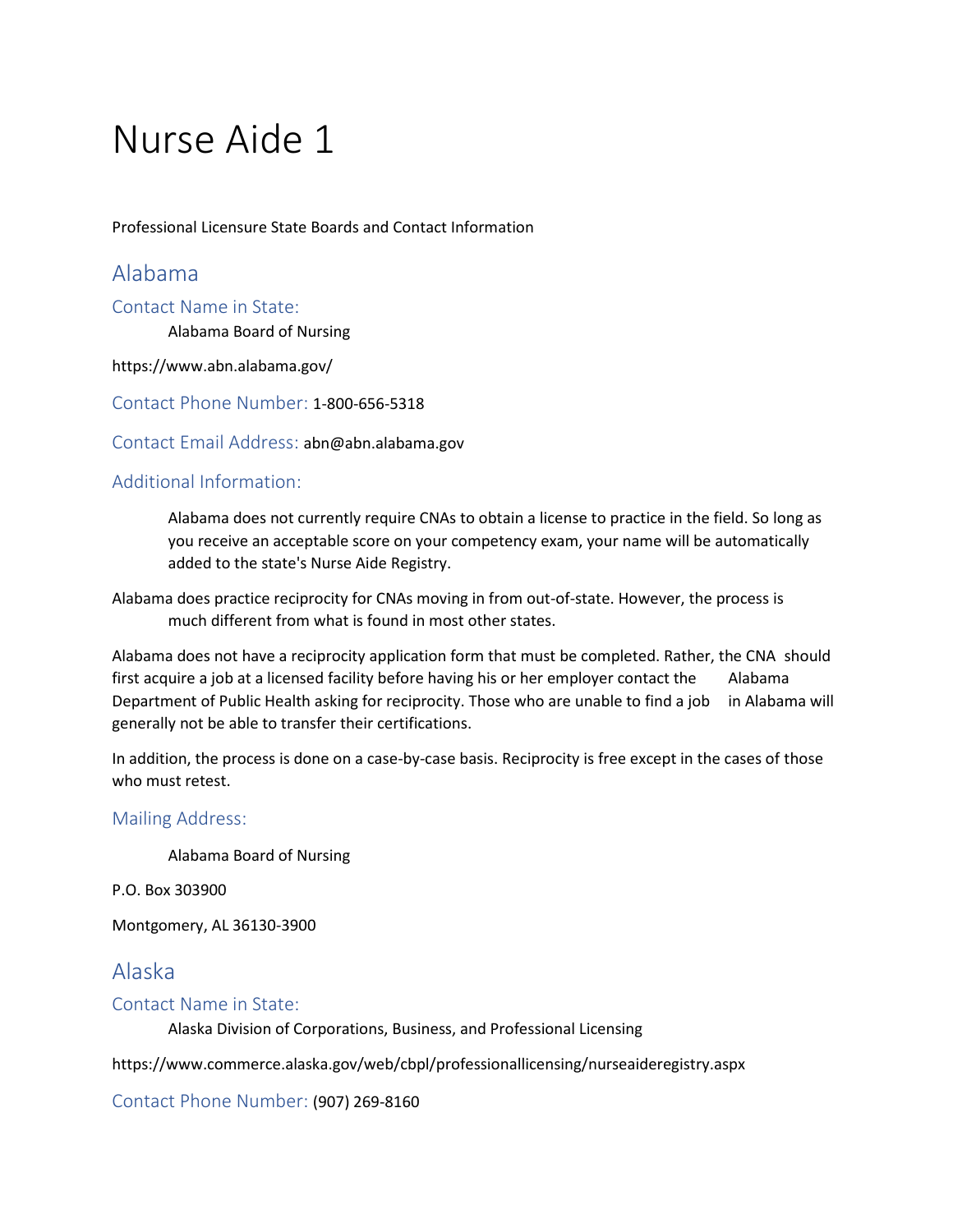#### Contact Email Address: david.worrell@alaska.gov

#### Additional Information:

The state of Alaska does not require licensing to obtain employment and work in this sector of nursing. Once you've passed the CNA program and the competency exam, you can apply for certification in Alaska.

CNAs moving to Alaska from a different state have a chance to transfer their certifications to Alaska without having to retrain or retest if they meet several qualifications. You must have an active and unencumbered license without accusations of patient abuse or neglect, must have completed a training program that provided at least 60 classroom hours and 80 clinical hours, and must have successfully passed their former state's competency evaluation. CNAs who meet these requirements can fill out the Endorsement Application, have it notarized and send in a check or money order for the \$260 endorsement fee. You will also need to have fingerprints taken for a criminal background check.

#### Mailing Address:

Alaska Division of Corporations, Business, and Professional Licensing

550 W 7th AVE, STE 1500

Anchorage, AK 99501-3567

# Arizona

Contact Name in State: Arizona State Board of Nursing

https://www.azbn.gov/licenses-and-certifications/apply-for-a-license

Contact Phone Number: (602) 771-7800

#### Contact Email Address: verifications@azbn.gov

#### Additional Information:

Unlike most other medical careers, you do not need a license to work as a CNA in Arizona. Before you can become a Certified Nursing Assistant in Arizona, you must fulfill the certification requirements as mandated by the Arizona State Board of Nursing (120 hours of state-approved training).

CNAs moving to Arizona from another state may be able to transfer their certifications to Arizona quite quickly. Simply fill out an application and prove that you have worked at least 160 hours as a CNA for pay within the past two years or that you have completed a CNA program in the previous state with at least 120 hours of training.

Applicants for Arizona endorsement will also need to have a criminal background check, have an unencumbered license with no complaints of patient abuse or neglect and proof of their active license.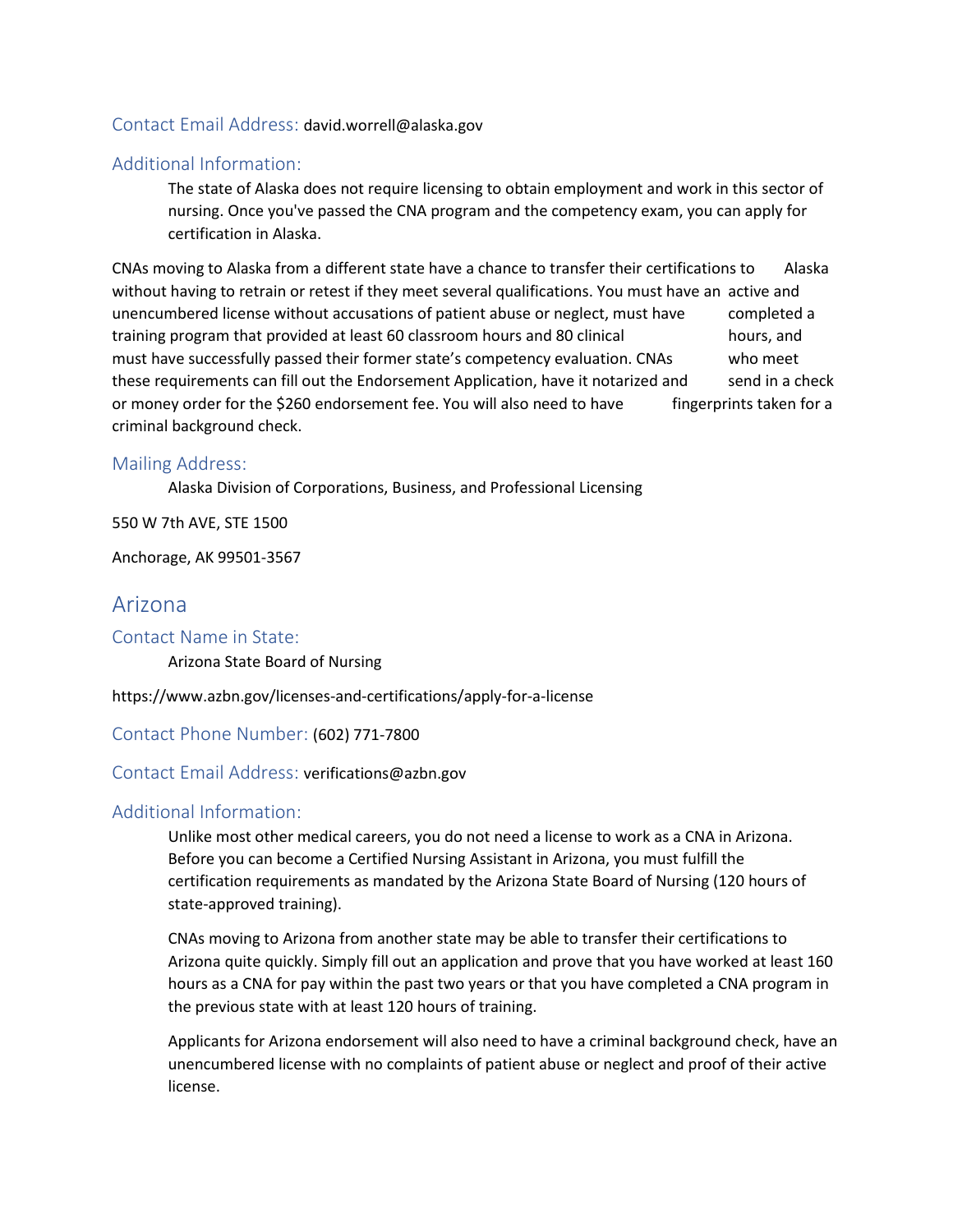The fee for endorsement is \$50.

#### Mailing Address:

Arizona State Board of Nursing

1740 W Adams Street, Suite 2000

Phoenix, AZ 85007

# Arkansas

Contact Name in State:

Arkansas Dept. of Human Services - Division of Medical Services

https://humanservices.arkansas.gov/about-dhs/dms

Contact Phone Number: 501-682-1001

Contact Email Address: https://dhs.arkansas.gov/ost/contactforms/ContactUs.aspx

### Additional Information:

CNA programs can typically be completed in just a few weeks, and there are currently no complicated licensing requirements to be eligible for employment as a CNA in Arkansas.

The Arkansas Department of Human Services oversees the rules regarding CNA certification and CNAs must attend at least 90 hours of training that has been approved by the state.

Next, they must then complete a CNA competency exam offered by Prometric Registry.

CNAs can transfer their certifications to Arkansas from another state should they move. Arkansas often places these CNAs on the state's registry without requiring them to retest; however, this is not always the case. CNAs must have an active license in their previous state with no allegations of patient abuse or neglect. Arkansas requires a background check and verification that the applicant attended and completed a CNA training program in the former state. The process is free as long as applicants are not required to retest.

#### Mailing Address:

Arkansas Department of Health Services

Donaghey Plaza,

P.O. Box 1437,

Little Rock, AR 72203

# California

#### Contact Name in State:

California Department of Public Health

https://www.cdph.ca.gov/programs/CHCQ/LCP/Pages/CNA.aspx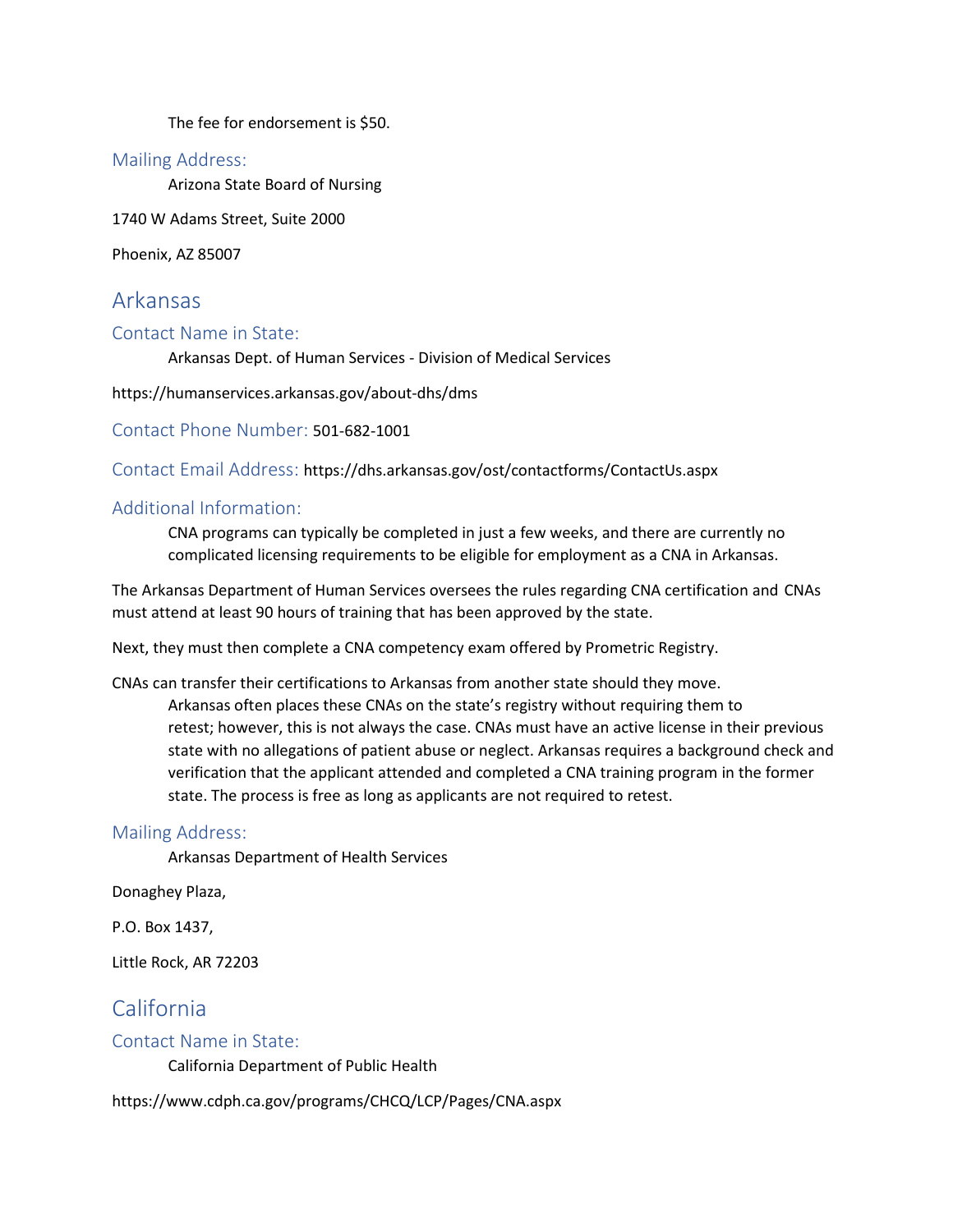#### Contact Phone Number: (916) 327-2445

Contact Email Address: cna@cdph.ca.gov

#### Additional Information:

California CNAs are required to be licensed. California is among the 25 states that use the National Nurse Aide Assessment Program (NNAAP) for certification purposes.

CNAs who are registered and in good standing in other states may be placed on the California Nursing Assistant Registry by reciprocity. The applicant will need to submit a copy of the out-ofstate certificate to the California Aide and Technician Certification Section (ATCS) and submit a 'Verification of Current Nurse Assistant Certification' form (CDPH 931) to the current state of certification.

#### Mailing Address:

California Department of Public Health

PO Box 997377,

MS 0500

Sacramento, CA 95899-7377

# Colorado

Contact Name in State:

Colorado Department of Regulatory Agencies - Nursing

https://dpo.colorado.gov/Nursing

Contact Phone Number: 303-894-2430

Contact Email Address: dora\_nursingboard@state.co.us

#### Additional Information:

In the state of Colorado, you do not need to obtain a formal license to be employed as a CNA. CNA certification is loosely referred to as licensure on the Colorado Government website.

However, CNAs in this state do not need to obtain licensing: they must, on the other hand, obtain certification. To do this, they complete a state-approved training program with at least

80 hours of instruction, and they must pass both sections of the Certified Nursing Assistant/Aide competency examination.

To transfer your CNA certification to Colorado from another state, you will need to contact the Nurse Aide Registry in Colorado to receive the application and to learn about their transfer requirements. These typically include a small transfer fee, submission of a certification by endorsement application, and a a CNA verification form.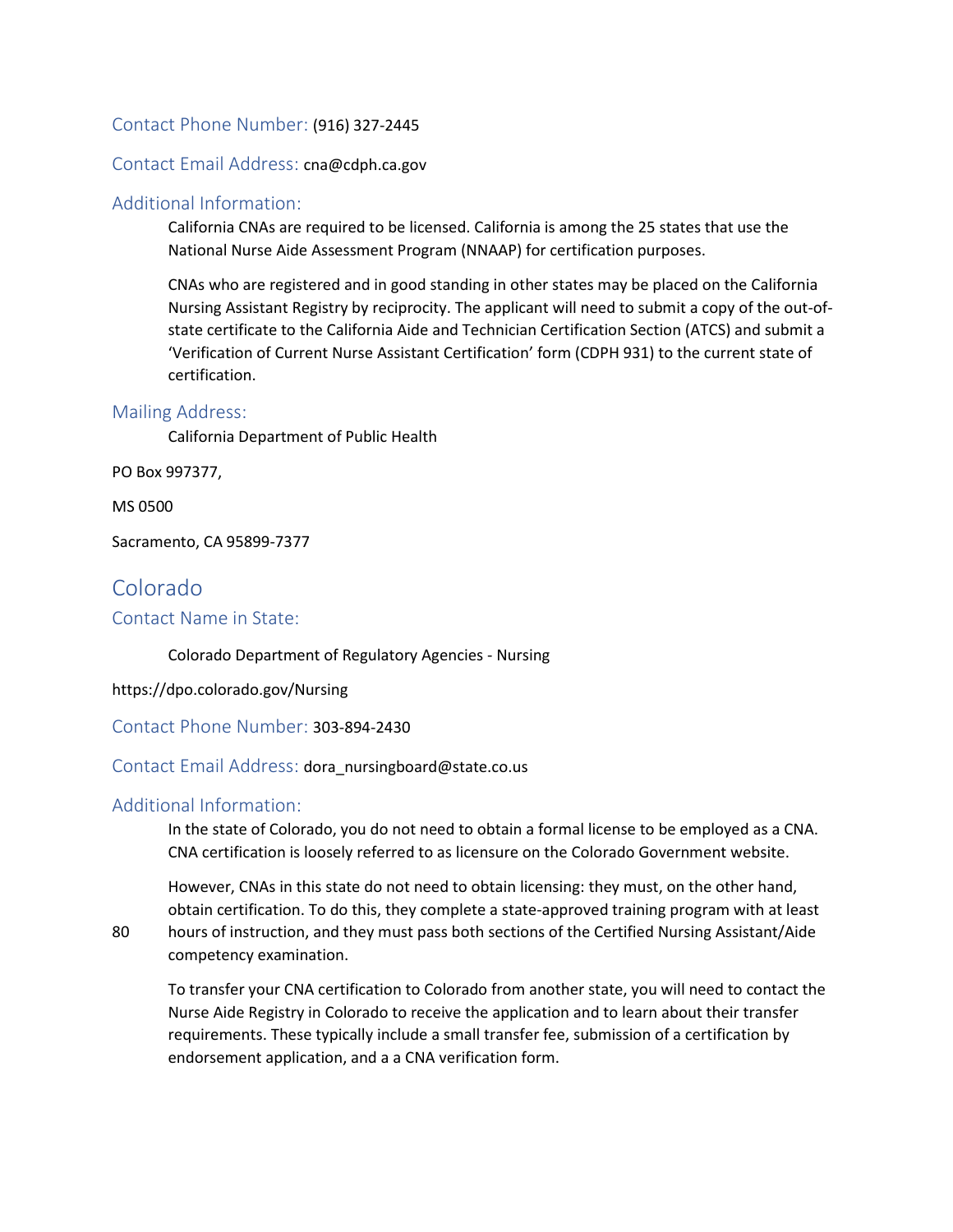#### Mailing Address:

Colorado Department of Regulatory Agencies

1560 Broadway, Suite 110

Denver, CO 80202

### **Connecticut**

#### Contact Name in State:

Connecticut State Department of Public Health

https://portal.ct.gov/DPH/Practitioner-Licensing--Investigations/Nurseaide/Nurse-Aide-Registration

Contact Phone Number: (866) 499-7485

Contact Email Address: CTCNA@prometric.com

#### Additional Information:

You do not need a license to find employment as a CNA in Connecticut. According to the Connecticut Department of Public Health, before you can become certified as a nursing assistant, you must attend an approved training program. Upon graduating from an approved CNA program, you will then be required to obtain passing scores on both parts of Prometric's CNA competency exam.

Connecticut practices reciprocity with other states to allow active CNAs who are in good standing with their states to transfer their certifications. The state requires that applicants send in the Out of State Connecticut Nurse Aide Employment Verification Form as well as a copy of the current certification or letter of verification to the Connecticut Nurse Aide Registry Program.

The fee for reciprocity is \$55.

#### Mailing Address:

Connecticut Department of Public Health

410 Capitol Ave.

Hartford CT 06134

# Delaware

#### Contact Name in State:

Delaware Health and Social Services - Division of Health Care Quality

https://www.dhss.delaware.gov/dhss/dhcq/cnareg.html

Contact Phone Number: (302) 421-7400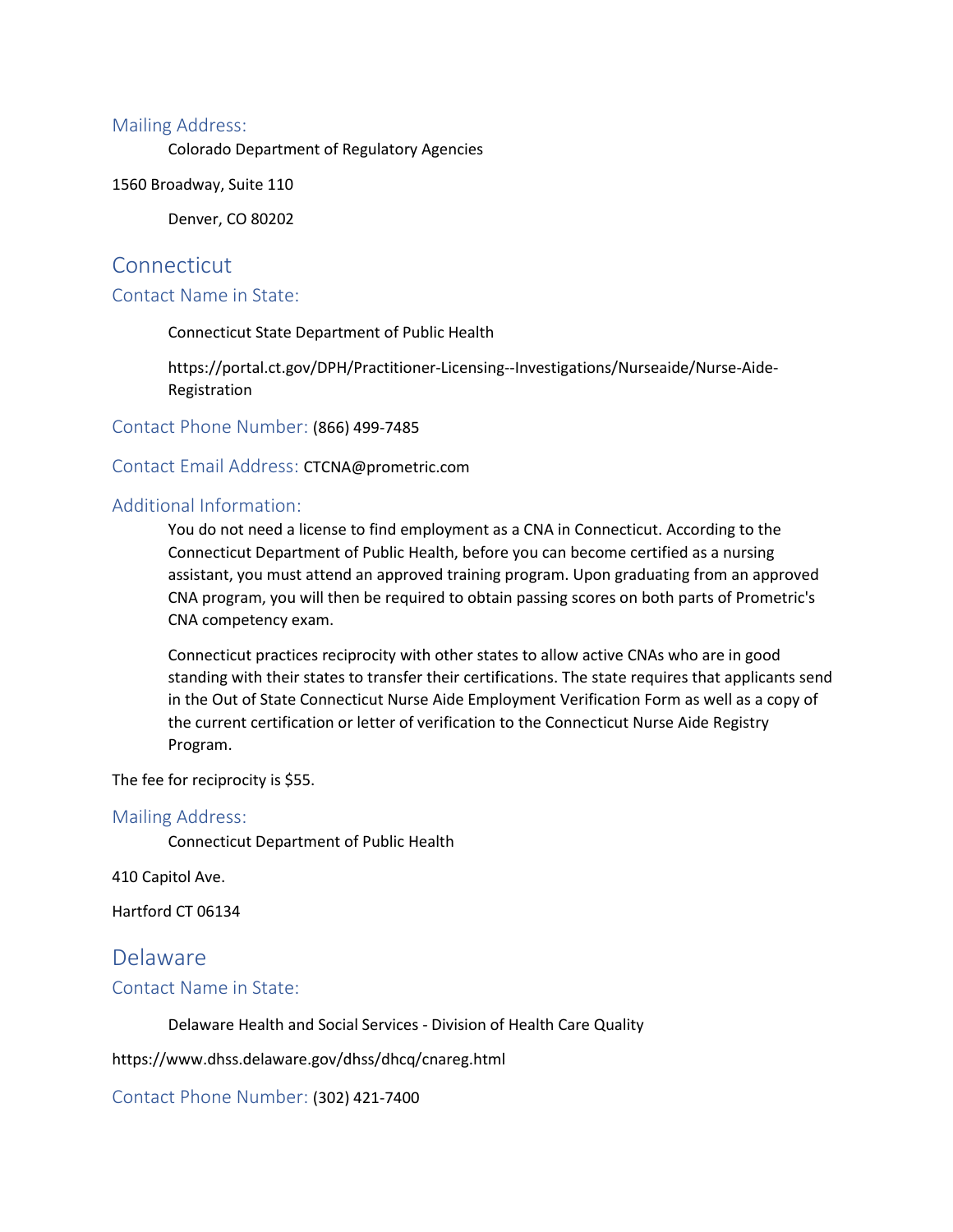#### Contact Email Address: DHCC@delaware.gov

#### Additional Information:

You do not need a license to acquire a job in the CNA field in Delaware. To work as a CNA in Delaware, you must obtain the proper training from a facility that has been approved by Delaware's Division of Long-Term Care. You will also be required to complete a nurse aide certification exam before you can become certified.

Delaware practices reciprocity to allow CNAs from other states to transfer their credentials to Delaware. To qualify for reciprocity, CNAs must fill out the application and send it to their prior state for verification. They must also include a copy of their current CNA license as well as a copy of a photo ID. In addition, CNAs will need to prove that they have worked as a CNA full-time in their previous state for the prior three months. If not, they will need to sit fo the certification exam again.

Reciprocity costs \$30.

#### Mailing Address:

Delaware Health & Social Services

1901 N Dupont

Hwy Ste 1,

New Castle, DE 19720

# District of Columbia

#### Contact Name in State:

#### DC Health

https://dchealth.dc.gov/service/certified-nurse-aides-licensing

Contact Phone Number: (888) 274 -6060

Contact Email Address: doh@dc.gov

#### Additional Information:

The District of Columbia's Certified Nurse Aides are under the jurisdiction of the Board of Nursing. The licensing agency contracts with Pearson VUE for some certification-related services.

DC nurse aides take the National Nursing Assistant Assessment Program (NNAAP) Examination. It is required of new CNAs and also of former CNAs who have allowed their certifications to lapse.

CNAs moving to Washington DC from out-of-state can often transfer their certifications to DC by reciprocity. To be eligible for this, CNAs must currently have a certification that is active and in good standing with the prior state with no accusations of patient neglect, abuse or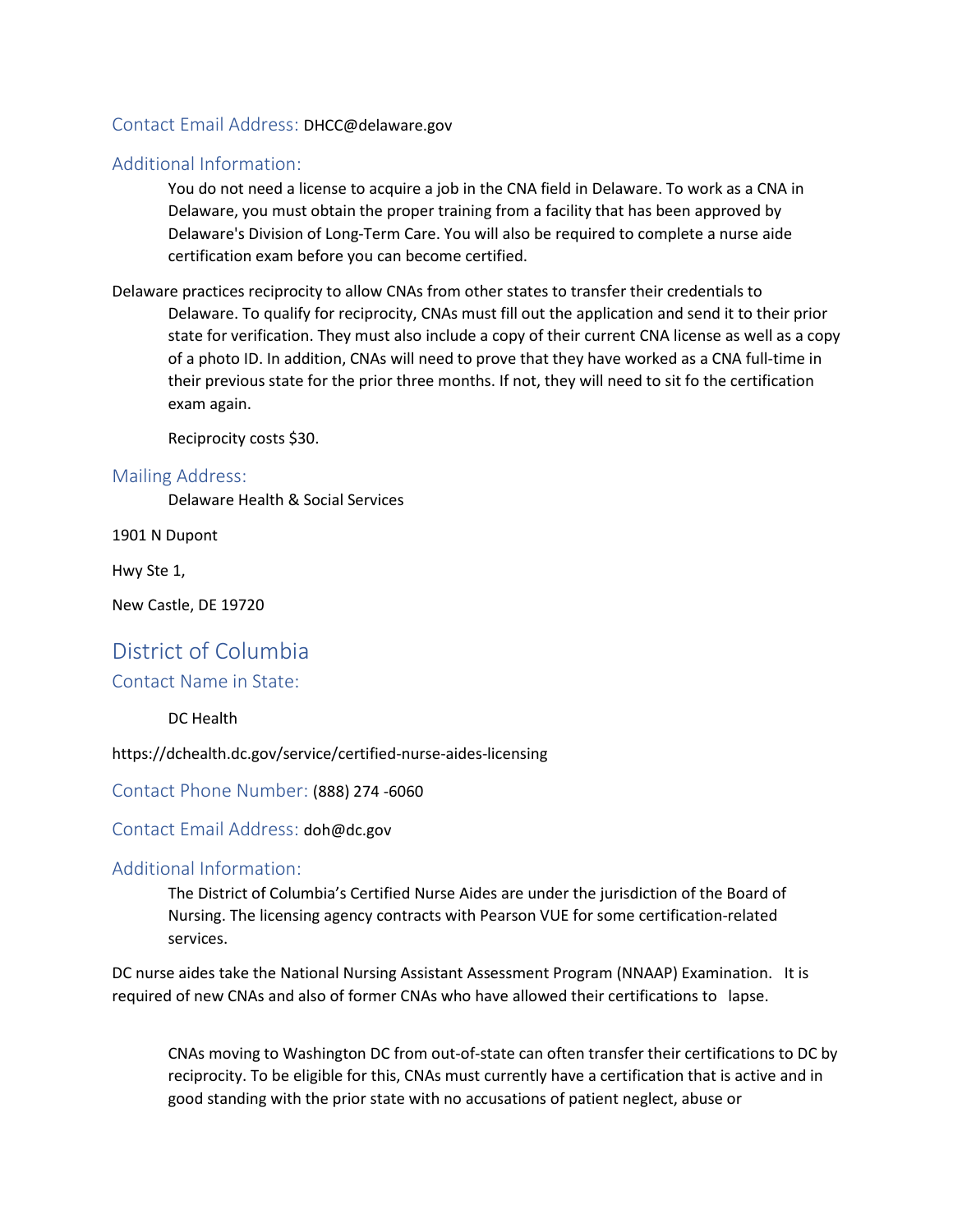maltreatment. In addition, they must have taken a certain type of competency test in their previous state.

DC accepts the Pearson VUE test as well as the NACEPS and the ETS examinations.

Reciprocity costs \$15.

Mailing Address:

DC Health

899 N Capitol St NE,

Washington, DC 20002

# Florida

Contact Name in State:

Florida Board of Nursing

https://floridasnursing.gov/renewals/certified-nursing-assistant/

Contact Phone Number: (850) 245-4125

Contact Email Address: MQAOnlineService@flhealth.gov

#### Additional Information:

You do not need to acquire licensing to work as a CNA in Florida. The Florida Board of Nursing sets the standards for CNA training programs and the rules regarding CNA certification.

To become a Certified Nursing Assistant in Florida, you must first complete a CNA program and receive an acceptable GPA as set by the Board of Nursing. After training, you will be required to take Prometric's competency exam for CNAs.

Florida certifies CNAs who are new to the state through reciprocity. To be able to take advantage of this, CNAs must be currently certified in another state, must be an active CNA, and must not have been accused of patient abuse, neglect or exploitation. CNAs applying for reciprocity will need to have an FBI background check as well as electronic fingerprinting.

Reciprocity is free although applicants will need to pay the fees associated with the Livescan fingerprinting process.

#### Mailing Address:

Florida Board of Nursing

4052 Bald Cypress Way

Bin C-02,

Tallahassee, FL 32399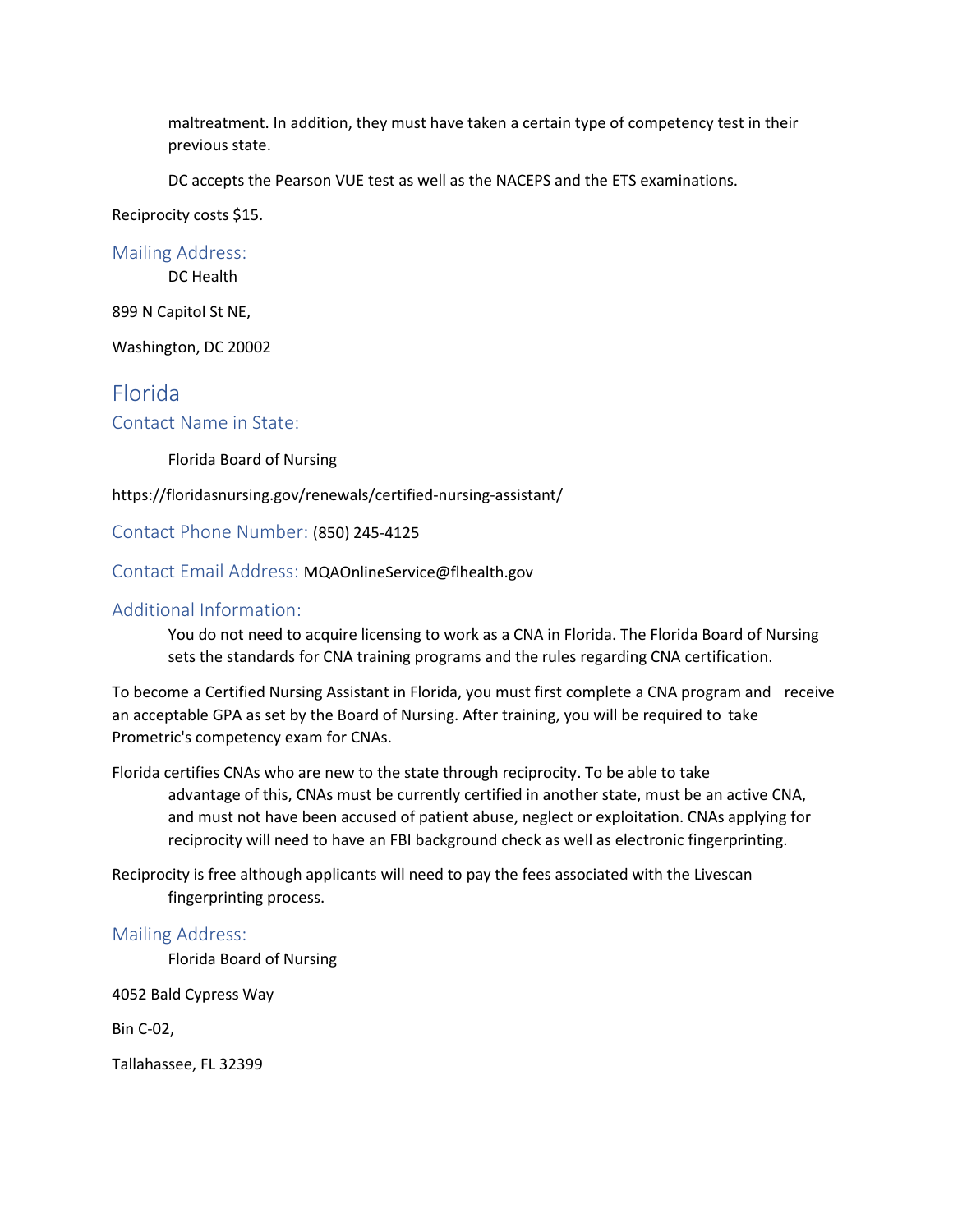# Georgia

### Contact Name in State:

Georgia Department of Health - Office of Nursing

https://dph.georgia.gov/office-nursing

Contact Phone Number: 404-656-4454

Contact Email Address: PHN@dph.ga.gov

### Additional Information:

Not only are CNA programs in Georgia quite short, but unlike most other healthcare careers, licensing is not required to work as a CNA in Georgia. According to the Georgia Department of Community Health, you must attend at least 80 hours of approved CNA training before you can become certified as a nursing aide. Next, you will need to apply for a seat to take Pearson Vue's CNA certification examination.

Georgia practices reciprocity with other states. This allows CNAs to transfer their certifications to Georgia. The process is free but requires individuals to fill out a Reciprocity Application and mail it into the Georgia Medical Care Foundation. Applicants must have an active certification and must not be listed on an abuse registry. In addition, applicants must have worked at least eight hours for pay within the past two years to be eligible. The process takes 14 days to transfer from a state with an online registry but longer for states without this convenience.

#### Mailing Address:

Georgia Department of Health

2 Peachtree Street, NW

15th Floor

Atlanta, Georgia 30303-3186

# Hawaii

Contact Name in State:

Hawaii Department of Commerce and Consumer Affairs - Professional & Vocational Licensing Division

https://cca.hawaii.gov/pvl/programs/nurse/

Contact Phone Number: 808-586-3000

Contact Email Address: nurse\_aide@dcca.hawaii.gov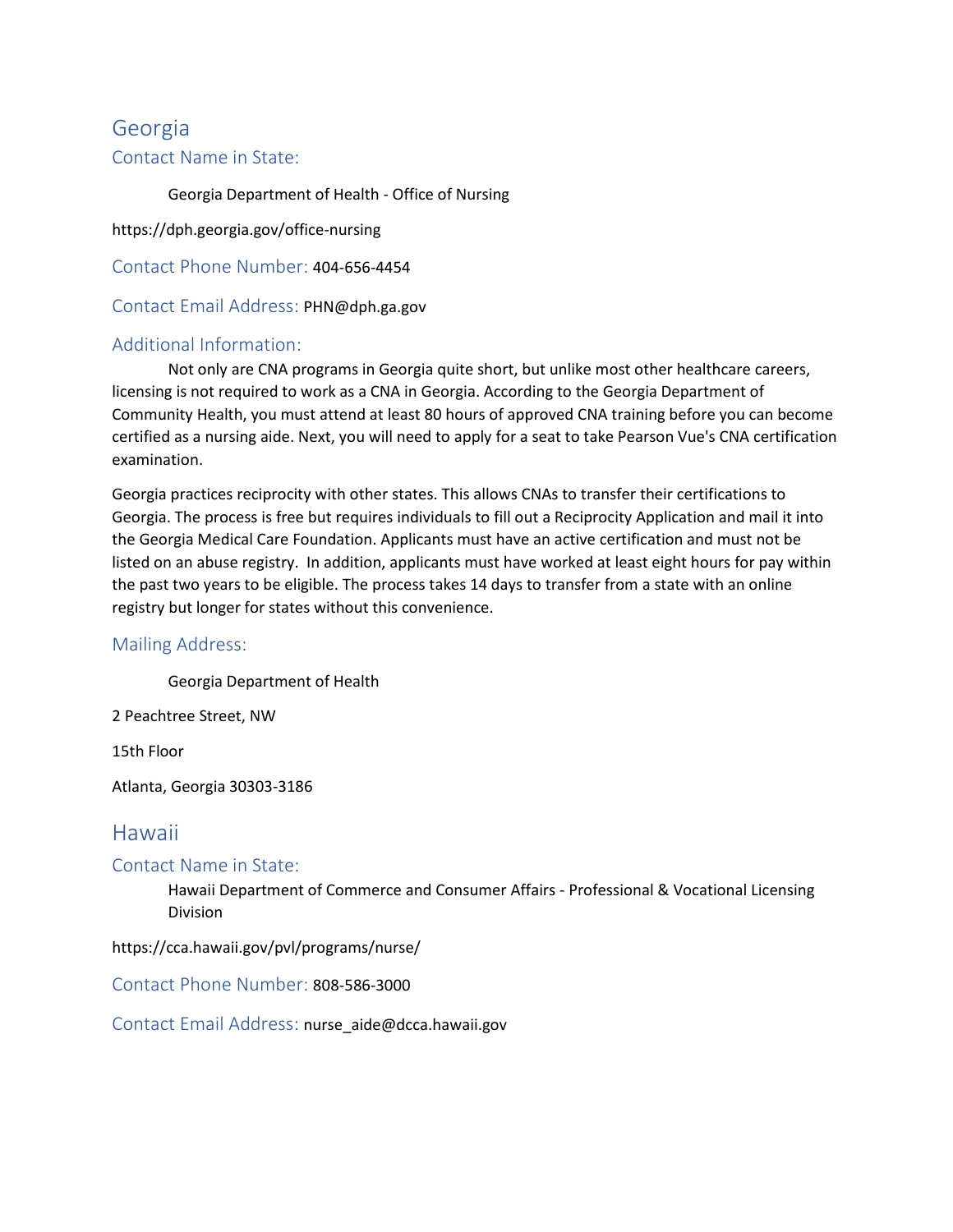### Additional Information:

Hawaii's training programs are extremely short, and at the present time, Hawaii does not require licensing for CNAs. Certification requirements are very easy to fulfill.

The most basic requirement you will need to complete is to attend a state-approved CNA school. After that, you will be able to take your nursing assistant competency exam, which is administered by Prometric.

CNAs moving to Hawaii from a different state can apply for reciprocity. They must be active and in good standing with their former states and must not be on their state's abuse registry.

Individuals will need to complete the application and send it to Prometric with copies of their current certifications. Prometric will then contact the previous state for verification.

Some applicants will be added directly to the state's Nurse Aide Registry while others will be required to complete the Hawaii competency evaluation first.

The fee for reciprocity is \$25.

#### Mailing Address:

Hawaii Professional & Vocational Licensing Division

DCCA-PVL

Att: NA

P.O. Box 3469

Honolulu, HI 96801

# Idaho Contact Name in State:

Idaho State Board of Nursing

https://ibn.idaho.gov/licensure/nurse-aide-registry/

Contact Phone Number: (208) 577-2476

Contact Email Address: info@ibn.idaho.gov

#### Additional Information:

In Idaho, you do not need to undergo any complicated licensing procedures to obtain employment as a CNA. The Idaho Department of Health and Welfare sets the rules for both the training and certification of nursing assistants in the state. You must participate in at least 120 hours of CNA training in a state-approved educational facility.

You will also be required to complete a competency exam for prospective CNAs.

Nurses or physicians moving to Idaho from another state can be automatically added to the Nurse Aide Registry without additional training or testing. However, CNAs moving here must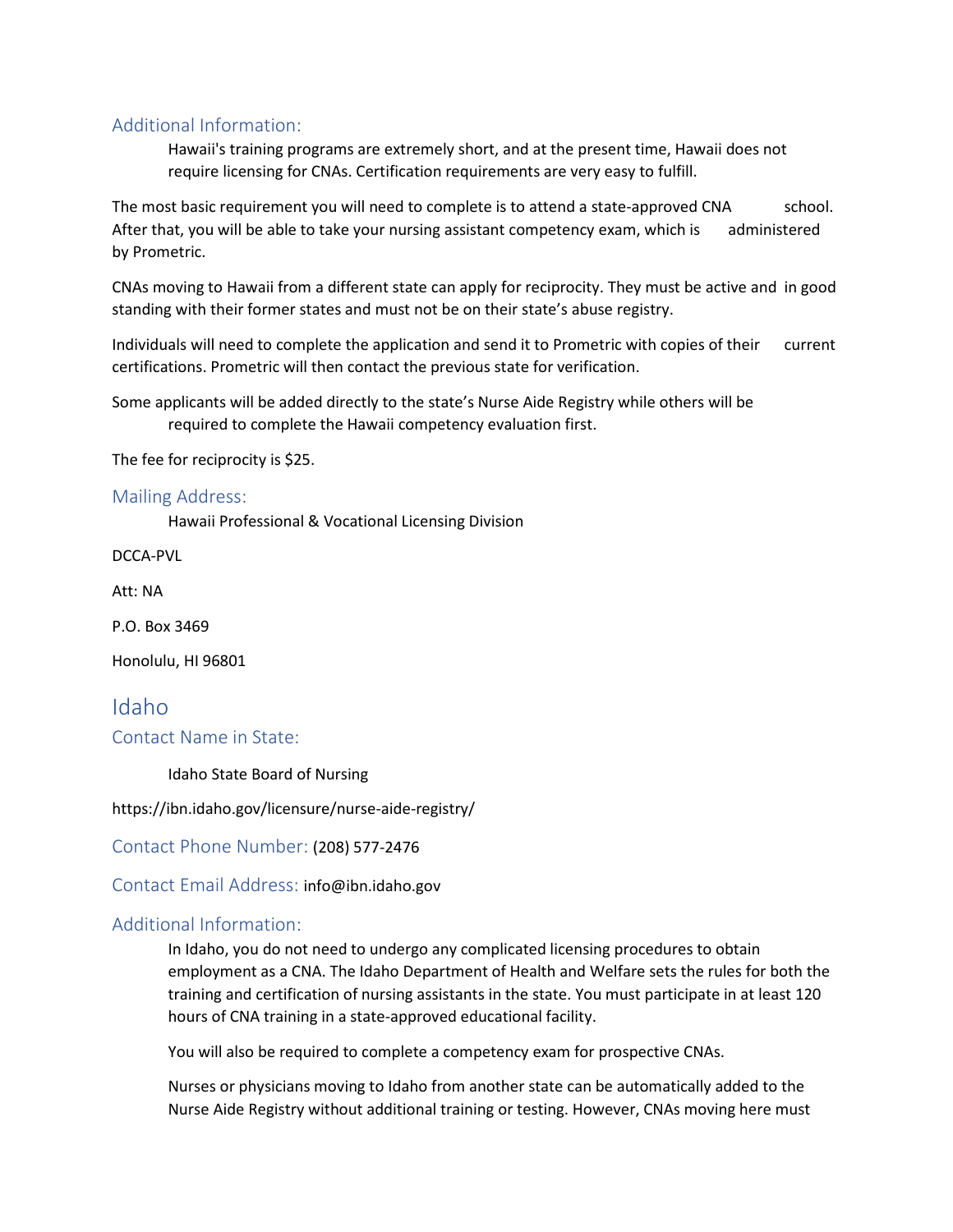apply for reciprocity to have their names added to the Registry. CNAs will need to prove that they have active status on their prior states' Registries and will be given deemed status without having to retrain or retest. Out-of-state CNAs with lapsed licenses will need to retest but will not be required to take another training program. Any individuals accused of patient abuse or neglect will not be eligible for reciprocity. Reciprocity is free.

#### Mailing Address:

Idaho State Board of Nursing

P.O. BOX 83720

Boise, ID 83720-0061

# Illinois

#### Contact Name in State:

Illinois Department of Public Health

http://dph.illinois.gov/topics-services/health-care-regulation/health-care-worker-registry/cna- facts

#### Contact Phone Number: 217-785-5133

#### Contact Email Address: dph.mailus@illinois.gov

#### Additional Information:

In Illinois CNA programs are incredibly short and there are no licensing requirements after graduation. The first and most basic requirement to earn your CNA certification in Illinois is enrolling in a state-approved CNA program. Your training should consist of at least 120 hours of lecture-based and clinical-type instruction. The state also requires all aspiring CNAs to obtain acceptable scores on both the written and manual sections of the CNA competency exam, which is administered by Southern Illinois University at Carbondale.

The first thing you need to do to transfer your CNA certification to Illinois from a different state is to locate Illinois's CNA regulatory agency. You can do this on the National Council of State Boards of Nursing website. Once you locate Illinois's CNA regulatory agency, you must contact them to learn about any unique transfer requirements for CNA certifications.

#### Mailing Address:

Illinois Department of Public Health

535 W Jefferson St,

Springfield, IL 62702

Indiana Contact Name in State: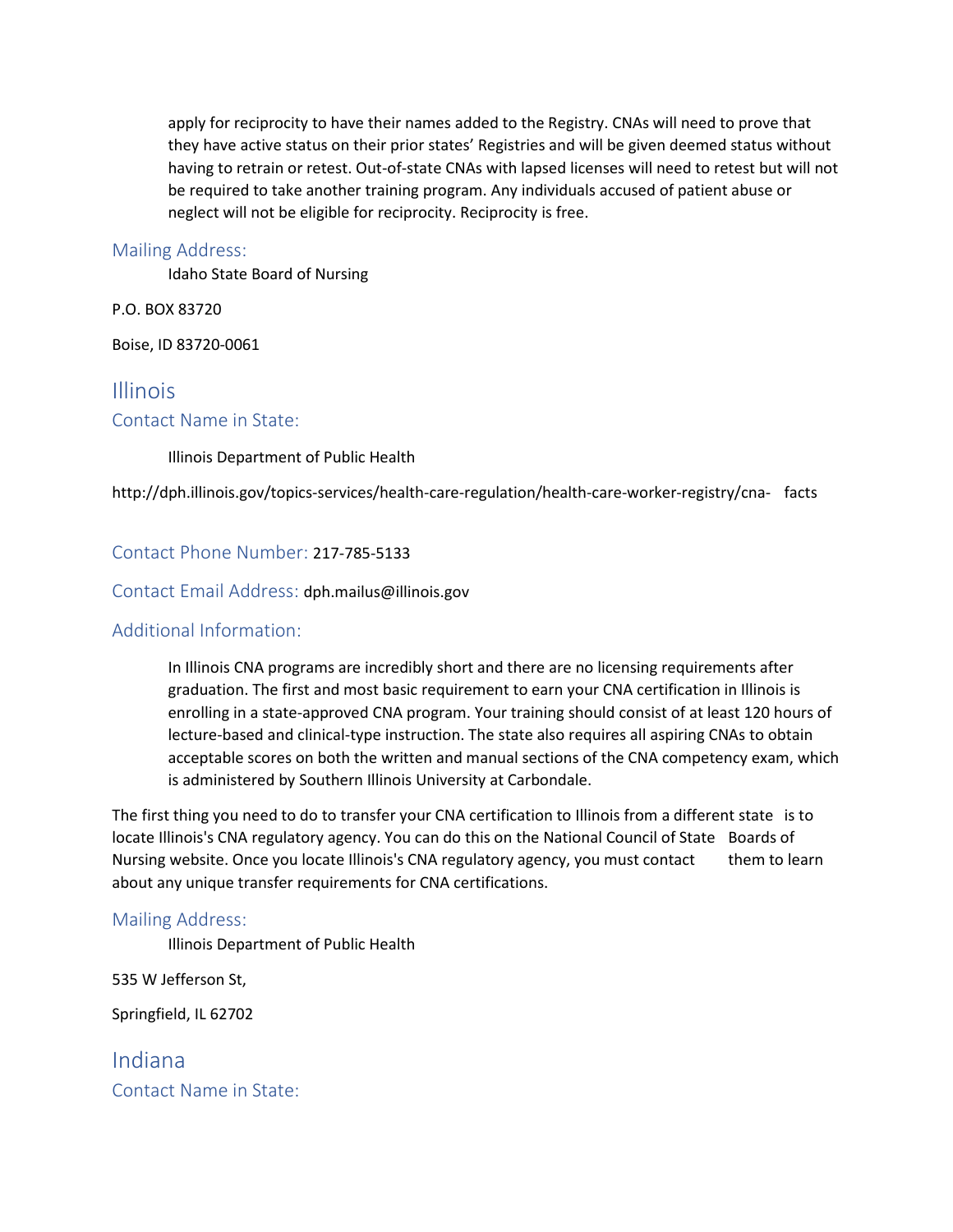#### Indiana Department of Health

https://secure.in.gov/isdh/20510.htm

Contact Phone Number: (317) 233-7442, Option 1

Contact Email Address: aides@isdh.in.gov

### Additional Information:

In Indiana you will not need to acquire an occupational license to work as a CNA. Prospective CNAs in Indiana must complete a state approved CNA training program.

Students who graduate from such programs can go on to take the CNA certification exam, which is administered by Ivy Tech Community College located in Indianapolis.

Individuals who are already licensed as CNAs in another state or who have completed CNA training out-of-state also have the option of becoming a CNA in Indiana. Those who are certified in another state may begin working in Indiana as a CNA before applying for Indiana licensure; however, they have only 120 days to complete testing. They will be required to take the written portion of the examination for a fee of \$65, but will not have to take the skills portion. They must be able to prove that they have worked for pay as a CNA for at least eight hours out of the last two years and never have had any complaints of abuse or neglect in a different state.

#### Mailing Address:

Indiana State Department of Health

2 N. Meridian St.

Indianapolis, IN 46204

Iowa Contact Name in State:

Iowa Board of Nursing

https://nursing.iowa.gov/

Contact Phone Number: (515) 281-3255

Contact Email Address: ibon@iowa.gov

#### Additional Information:

Nursing assistants must complete programs that meet state and federal requirements. Iowa programs consist of at least 75 hours with at least 30 hours of clinical work.

Some Iowa institutions offer 'refresher courses' for individuals who completed nursing or other qualifying training in the past.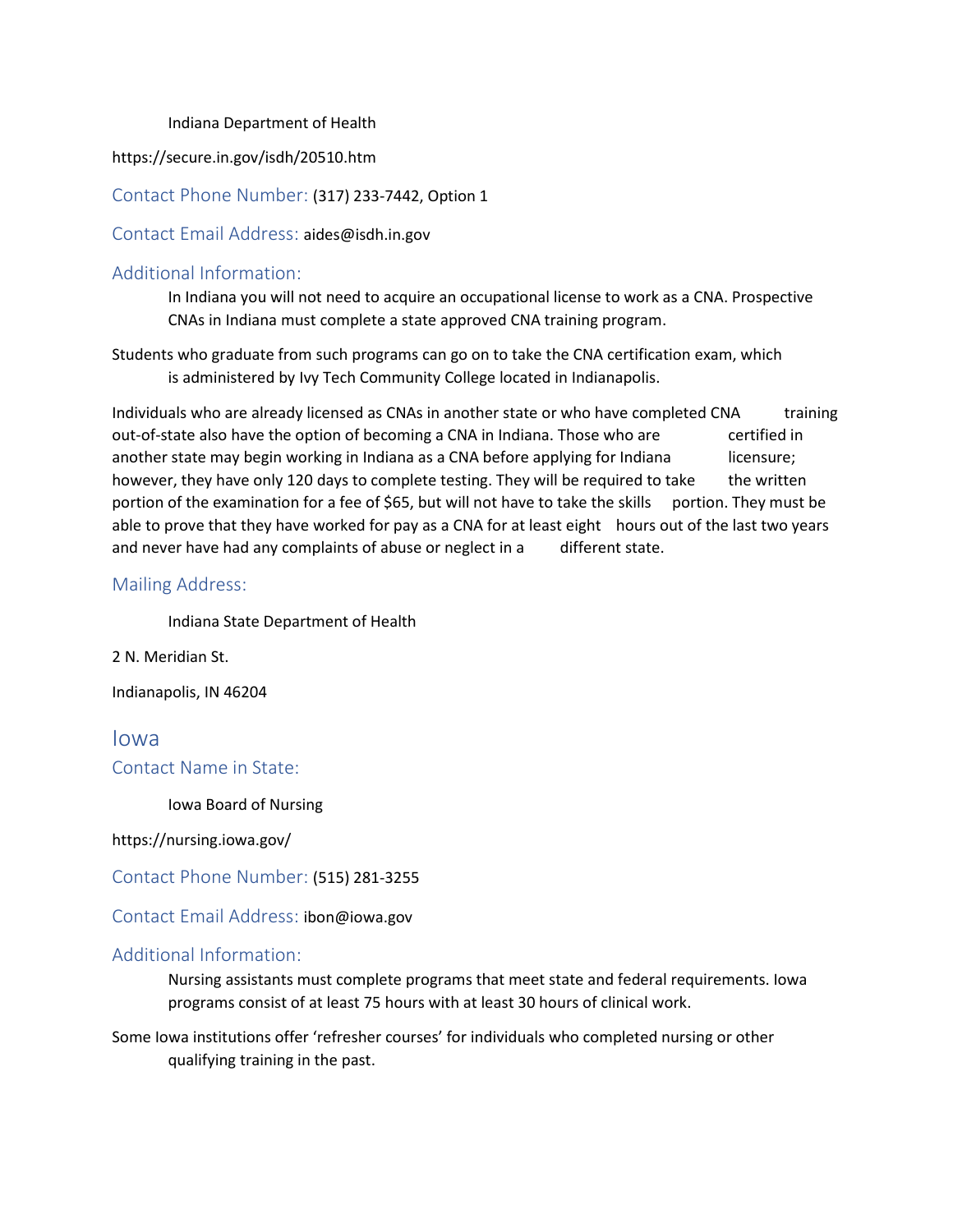After fulfilling your training and testing requirements for CNA certification, you must then complete and submit the Direct Care Worker Registry Application.

The first step involved in transferring your CNA certification from Iowa to a different state is to locate the other state's CNA regulatory agency. You can do this by using the CNA Nurse Aide Registries tool found on the National Council of State Boards of Nursing Website. You will need to contact them about their requirements concerning CNA interstate transfers.

#### Mailing Address:

Iowa Board of Nursing

400 SW 8th St

Ste B,

Des Moines, IA 50309

### Kansas

#### Contact Name in State:

Kansas Dept. for Aging and Disability Services - Credentialing Commission

https://www.kdads.ks.gov/commissions/survey-certification-and-credentialingcommission/health-occupations-credentialing

Contact Phone Number: 785-296-6958

Contact Email Address: kimberly.garrett@ks.gov

#### Additional Information:

Kansas does practice CNA reciprocity with other states provided that the previous state had an equivalent training program. However, Kansas does not waive the certification examination for any reciprocity applicants no matter how long they have worked as CNAs. All reciprocity candidates must apply to take the entire test and will need to send in a fee of \$20.

CNAs applying for reciprocity will only have one chance to pass both sections of the examination with a score of at least 75 percent or better. Those who fail on the first opportunity will need to attend a Kansas CNA training program. Kansas requires several more hours than are required by the federal minimum guidelines.

#### Mailing Address:

Kansas Department for Aging and Disability Services

New England Building

503 S. Kansas Ave.

Topeka, KS 66603-3404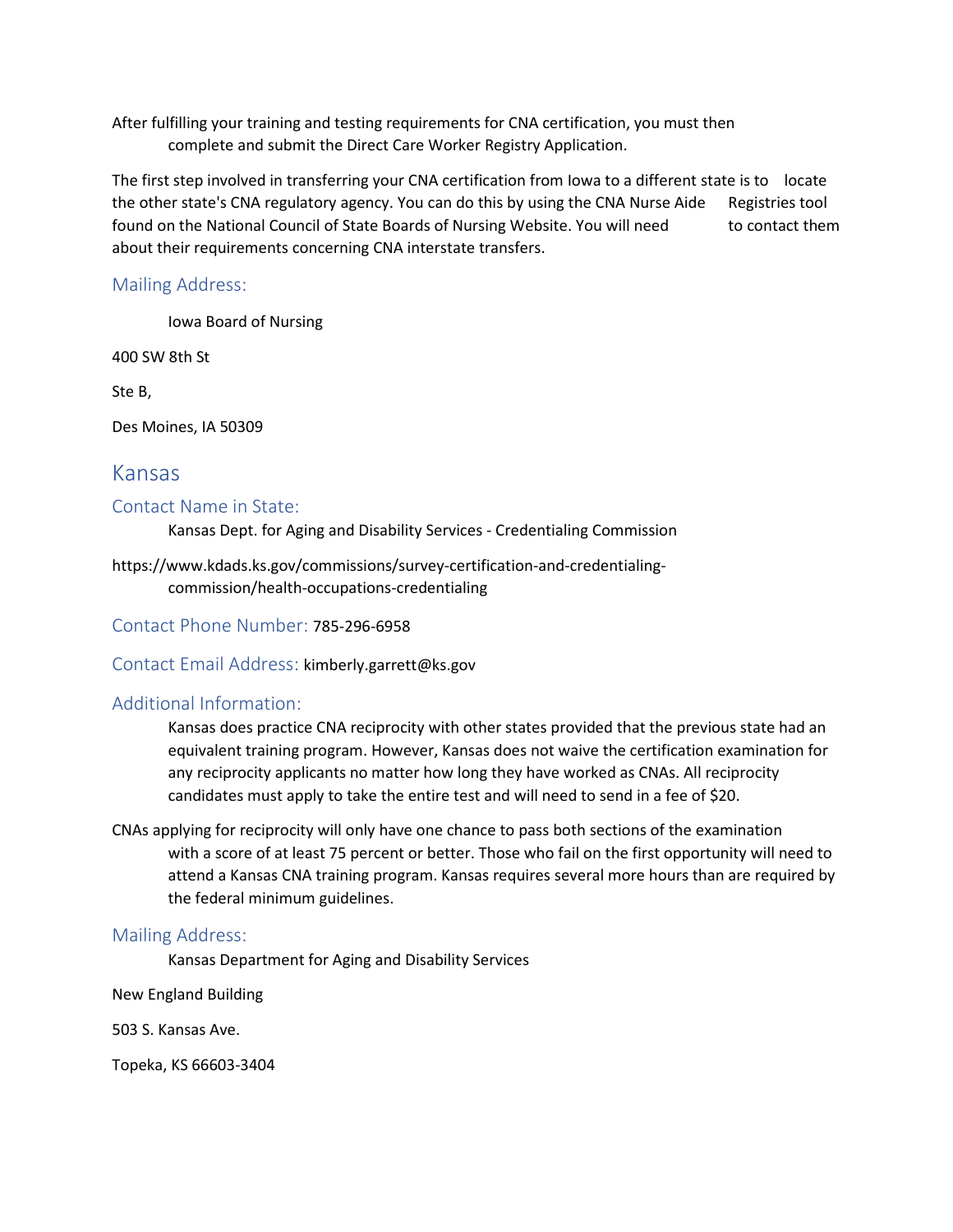# Kentucky

#### Contact Name in State:

Kentucky Board of Nursing

https://kbn.ky.gov/knar/Pages/reciprocity.aspx

Contact Phone Number: 502-429-3300

Contact Email Address: Julie.Lobo@ky.gov

### Additional Information:

You do not currently need a license to work as a nurse aide in Kentucky. While the majority of the 50 states require their nurse aides to become certified, Kentucky requires its to become registered.

As such, Kentucky's nurse aides are known as State-Registered Nurse Aides, or SRNAs. To become an SRNA in Kentucky, you must attend at least 75 hours of approved nurse aide instruction.

After the required training, you must take a nurse aide competency exam, which is administered by Kentucky Technical and Community College.

Nurse aides may be granted reciprocity based on active status in any state. The Kentucky Nurse Aide Registry will need to verify that the nurse aide is not only in good standing but has recent work experience within the field. Out-of-state CNAs are directed to call the Nurse Aide Registry at (888) 530-1919 if they need assistance.

#### Mailing Address:

Kentucky Board of Nursing

312 Whittington Pkwy

Ste 300,

Louisville, KY 40222

### Louisiana

#### Contact Name in State:

Louisiana Department of Health

https://ldh.la.gov/index.cfm/page/2994

Contact Phone Number: 225-342-0138, ext. 6

Contact Email Address: ash-leigh.garcia@la.gov

Additional Information: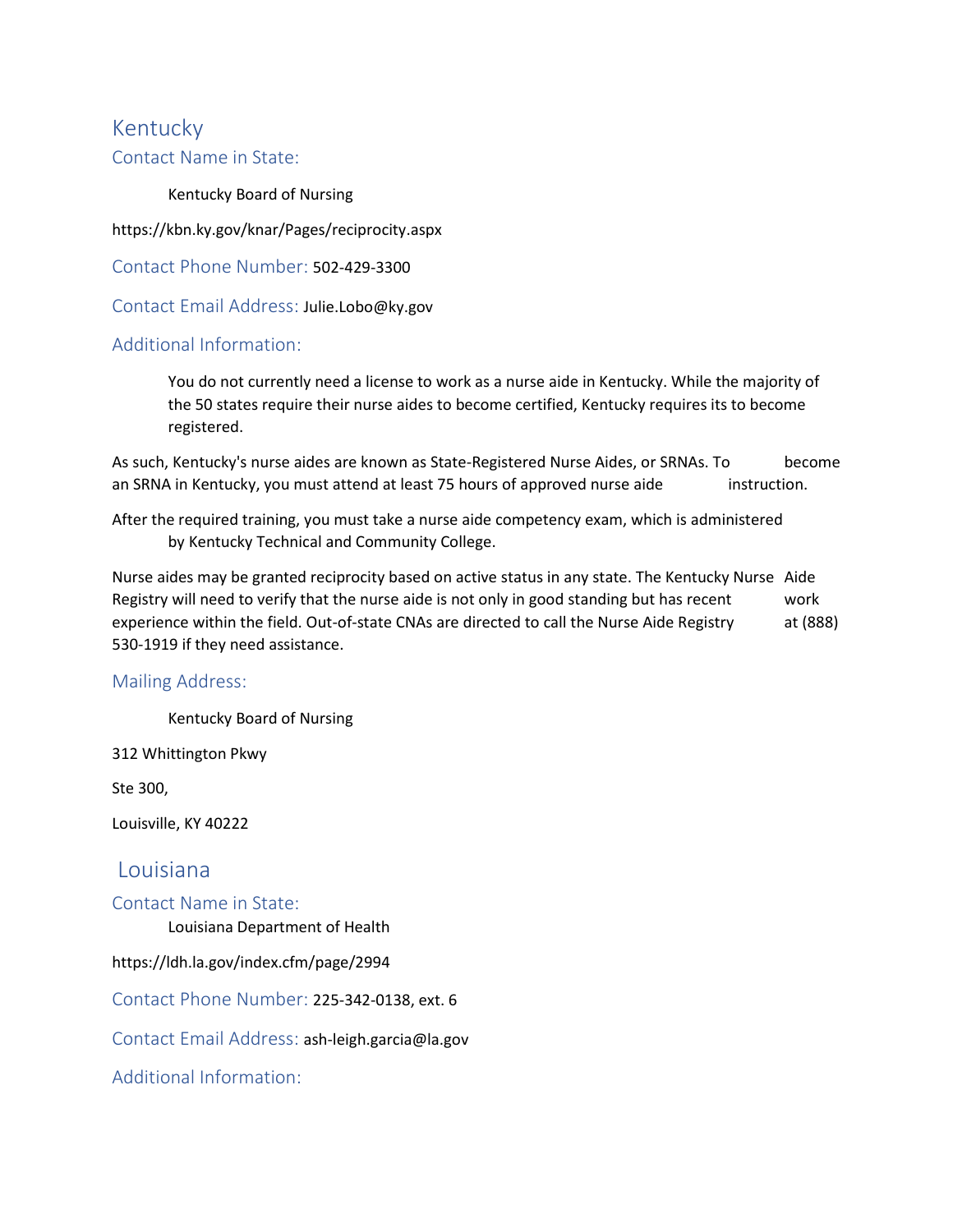Louisiana has a very simple process for reciprocity for CNAs from other states who are moving

to Louisiana. CNAs will need to fill out the reciprocity form and include their social security numbers, prior certification numbers, former places of employment and the address of the previous state's registry.

In Louisiana, the exam is administered by Prometric. There are two separate evaluations, both timed. Each candidate will also be evaluated on hand washing. Other skills will be randomly selected.

#### Mailing Address:

Louisiana Department of Health

628 N 4th St,

Baton Rouge, LA 70802

### Maine

#### Contact Name in State:

State of Maine Department of Health and Human Services

https://www.maine.gov/dhhs/dlc/cna-registry

Contact Phone Number: (207) 287-3707

Contact Email Address: DLRS.CNARegistry@maine.gov

#### Additional Information:

CNAs moving to Maine from another state may be able to transfer their certifications to Maine through reciprocity. In order to be eligible for this process, CNAs should have completed a training course with similar requirements to Maine. The Maine Department of Health and Human Services states that this must be at least 150 hours of training.

In some cases, out-of-state CNAs are allowed to take the Maine Bridge Examination in lieu of enrolling in a new training program. The Bridge Examination is designed for those who completed training programs that were at least 100 hours but fewer than Maine's required 180. In order to be eligible, the out-of-state CNA must have worked at least 32 hours a week during no fewer than three of the prior five years.

#### Mailing Address:

State of Maine Department of Health and Human Services

109 Capitol Street

11 State House Station

Augusta, Maine 04333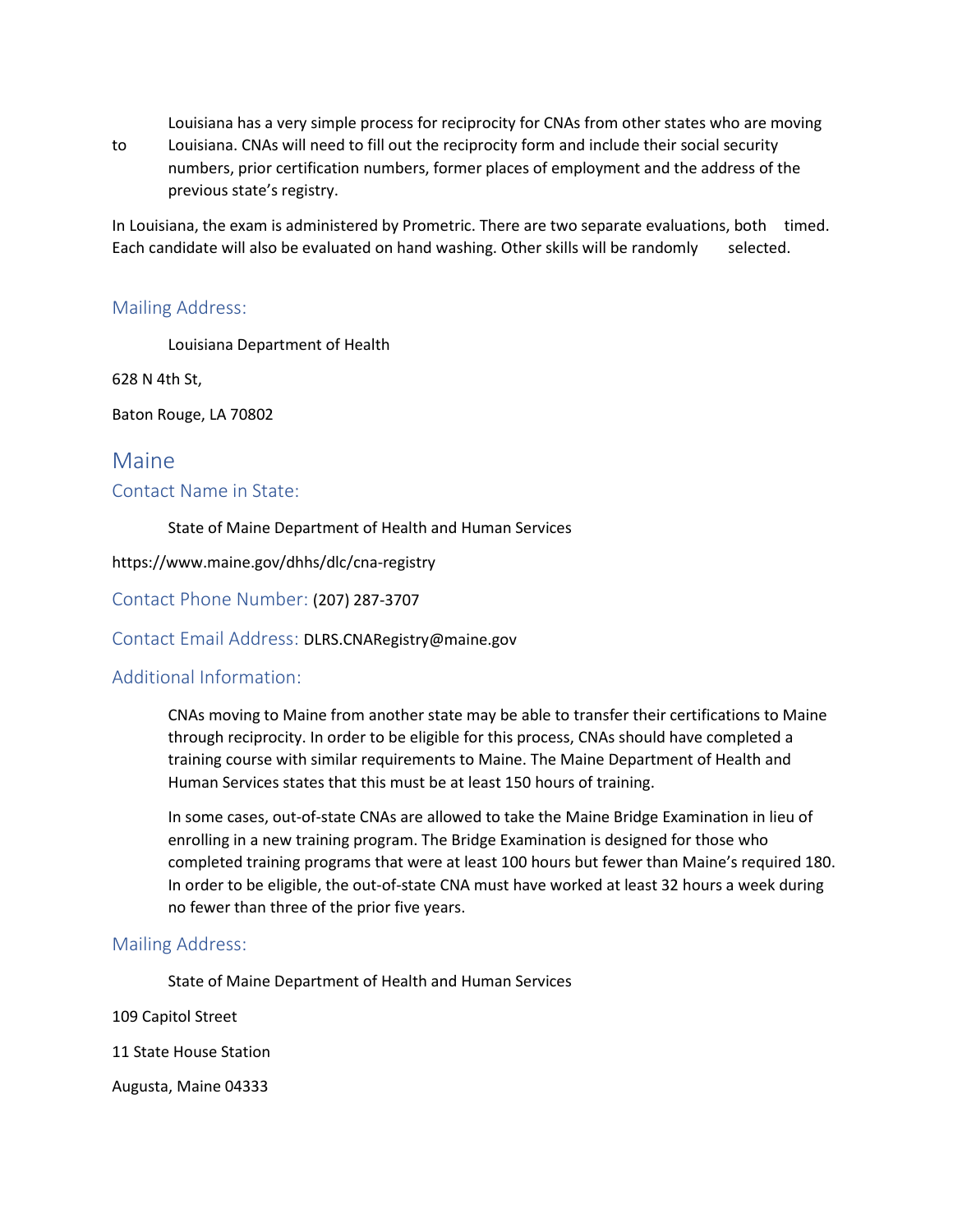# Maryland

### Contact Name in State:

Maryland Board of Nursing

https://mbon.maryland.gov/Pages/cna-index.aspx

Contact Phone Number: (888) 202-9861

Contact Email Address: mdbon.cnaend@maryland.gov

### Additional Information:

Out-of-state CNAs can be endorsed into Maryland if their registry status is current and they are in good standing. The Board has provided a checklist for endorsement applicants (http://mbon.maryland.gov/Documents/cna-checklistforendorsement.pdf).

Additionally, applicants must not have any accusations of abuse, neglect or maltreatment of patients on their records. The fee for reciprocity is \$20.

#### Mailing Address:

Maryland Board of Nursing

4140 Patterson Avenue,

Baltimore, MD 21215-2254

# **Massachusetts**

#### Contact Name in State:

Massachusetts Division of Health Care Facility Licensure and Certification

https://www.mass.gov/nurse-aide-registry-program

#### Contact Phone Number: (617) 753-8144

Contact Email Address: nars@state.ma.us

#### Additional Information:

A CNA who received initial certification in another state and is active and in good standing can be granted direct reciprocity.

Before becoming a CNA in Massachusetts, interested individuals will need to complete stateapproved CNA class. They must also pass a full physical with their doctors to ensure that they are capable of fulfilling a CNA's duties. Applicants must have a criminal background check that must come back as clear.

#### Mailing Address:

Division of Health Care Facility Licensure and Certification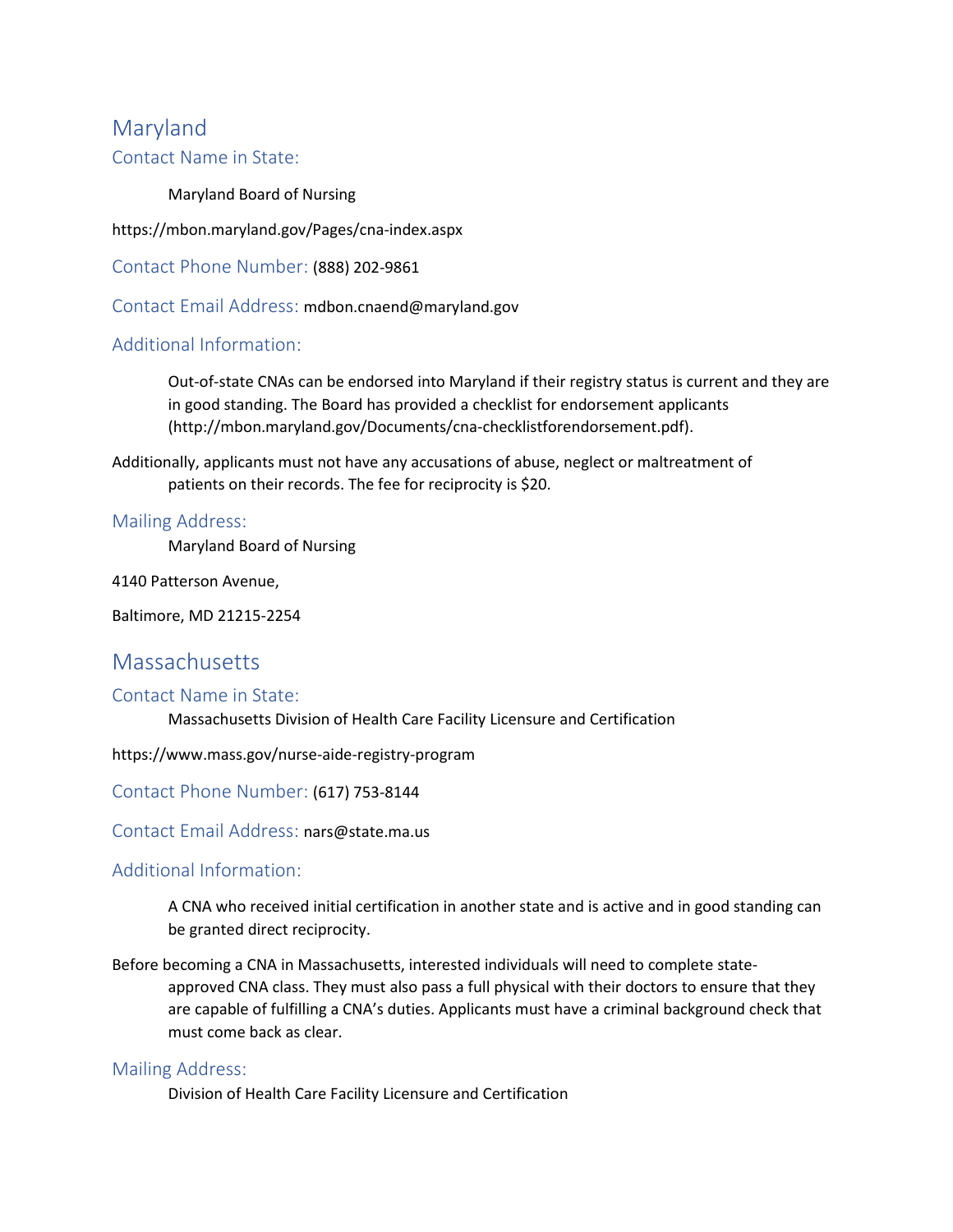67 Forest St.,

Marlborough, MA 01752

# Michigan

#### Contact Name in State:

Michigan Department of Licensing and Regulatory Affairs

https://www.michigan.gov/lara/0,4601,7-154-89334\_63294\_75200---,00.html

Contact Phone Number: 517-284-8961

Contact Email Address: BCHS-CNA-Registry@michigan.gov

### Additional Information:

An out-of-state CNA can be exempted from Michigan training but not from examination. The Nurse Aide Registration Program can be found online at

https://www.michigan.gov/lara/0,4601,7-154-89334\_63294\_75200---,00.html. Prometric can be reached at 800.752.4724.

Individuals will need to contact the Department of Licensing and Regulatory Affairs. Reciprocity is free except for the cost to take the examination.

#### Mailing Address:

Michigan Department of Licensing and Regulatory Affairs

Bureau of Community & Health Systems

Health Facility Professional and Nurse Aide Section

P.O. Box 30664

Lansing, MI 48909

### Minnesota

#### Contact Name in State:

Minnesota Department of Health - Nursing Assistant Registry

https://www.health.state.mn.us/nar

Contact Phone Number: 651-215-8705

Contact Email Address: health.FPC-NAR@state.mn.us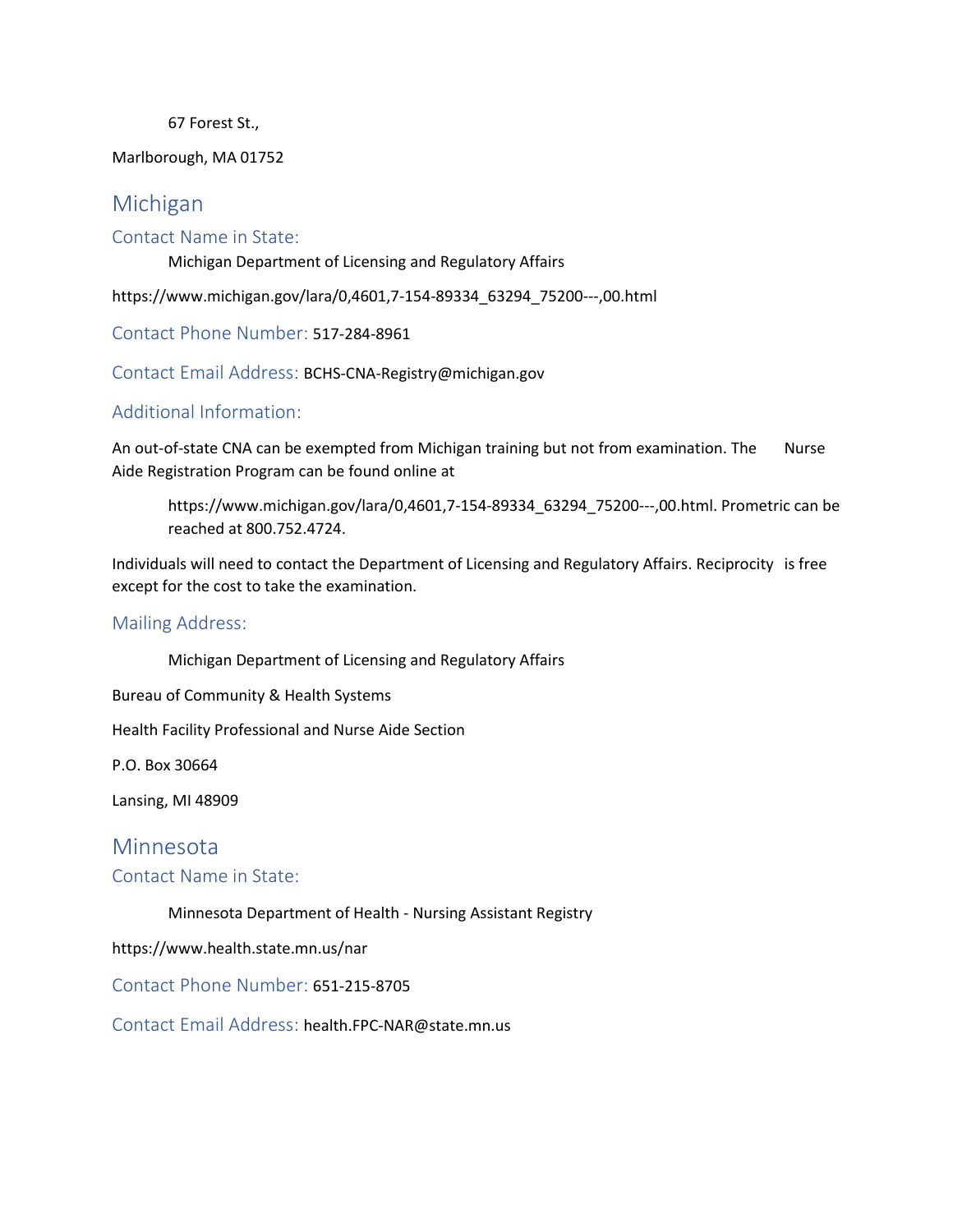### Additional Information:

Minnesota uses the National Nurse Aide Assessment Program (NNAAP). Examinations are administered by Pearson VUE.

Nursing assistants who are in good standing in other states can transfer their certification to Minnesota. They will need to document some work experience during the preceding 24 month period.

Eight hours will suffice. However, orientation or training cannot be credited. Endorsement applications can be found on the Department of Health website

(http://www.health.state.mn.us/divs/fpc/profinfo/narinfo/formsnar.html).

The Minnesota registry does not charge a processing fee.

#### Mailing Address:

Nursing Assistant Registry

P.O. Box 64501

St. Paul, MN 55164-0501

# Mississippi Contact Name in State:

Mississippi State Department of Health

https://msdh.ms.gov/msdhsite/\_static/30,0,83,74.html

Contact Phone Number: 601-576-7400

Contact Email Address: web@HealthyMS.com

### Additional Information:

Mississippi nurse aides are under the jurisdiction of the Mississippi State Department of Health: Bureau of Health Facilities Licensure and Certification.

Nurse aides may not be certified in Mississippi on the basis of programs approved by other states unless they first achieve certification in the other state. (At that point, they can be granted reciprocal credentialing.)

A nurse aide who holds current out-of-state registration can be certified by reciprocity provided that minimum standards are met. The out-of-state training/ examination program must meet Omnibus Budget Reconciliation Act (OBRA) requirements

(http://msdh.ms.gov/msdhsite/\_static/30,1285,83,74.html). The CNA must be in good standing with the out-of-state registry.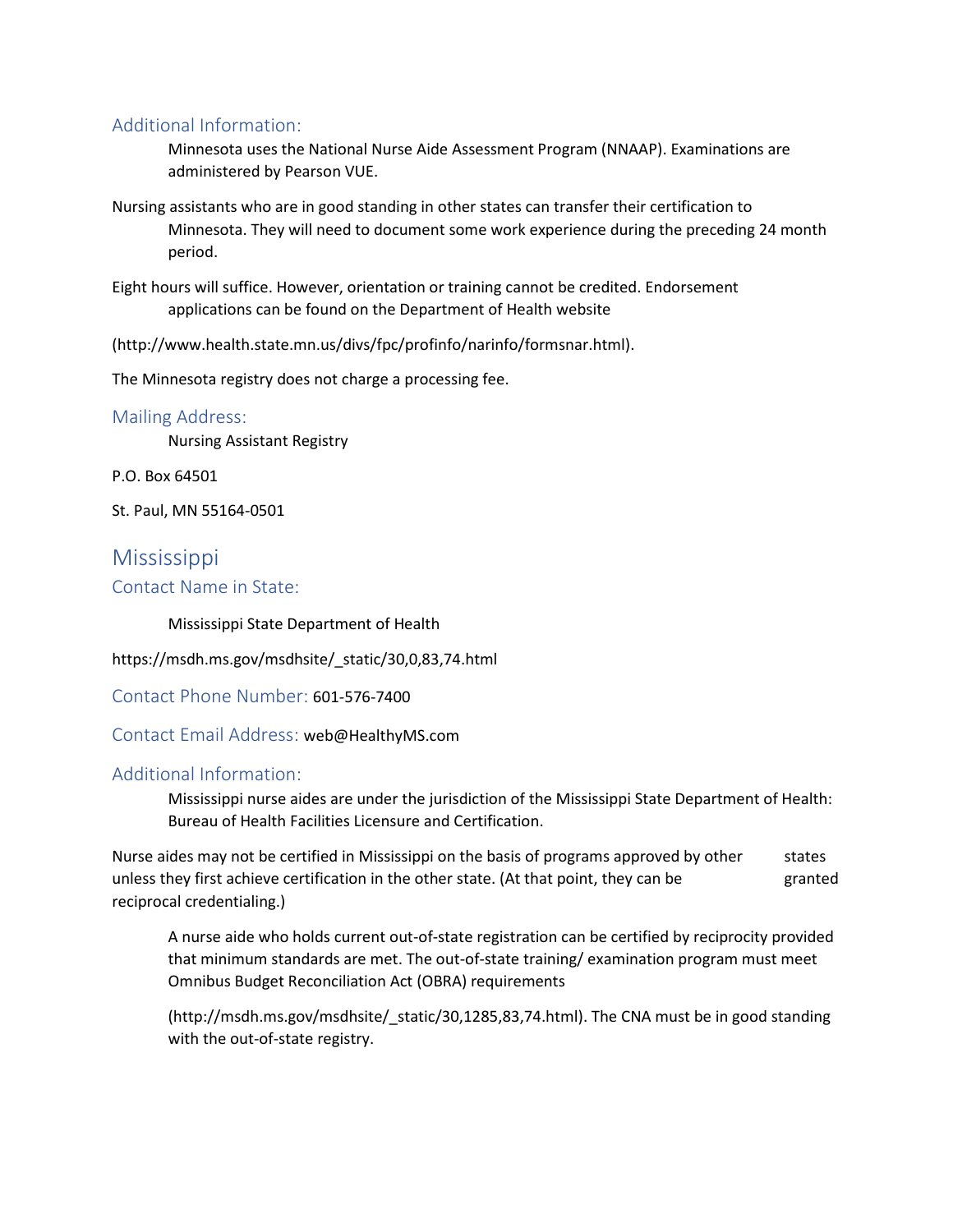The candidate will need to document paid work experience unless registry status was earned in the prior 24 months. A W-2 or pay stub can be accepted as evidence. Reciprocity candidates pay a \$26 registration fee.

#### Mailing Address:

Mississippi State Department of Health

570 East Woodrow Wilson Dr

Jackson, MS 39216

### **Missouri**

#### Contact Name in State:

Missouri Dept. of Health & Senior Services

https://health.mo.gov/safety/cnaregistry/cna.php

Contact Phone Number: 573-526-5686

Contact Email Address: CNARegistry@health.mo.gov

#### Additional Information:

In Missouri, the Missouri Department of Health and Senior Services regulates the training requirements and certification of prospective nursing assistants.

Missouri distinguishes between nursing assistants with inactive status and those with expired certificates. The certification is considered expired if the individual has not provided nursing services for compensation in five years.

Out-of-state CNAs must submit copies of their certification. If the out-of-state registry does not track employment, the CNA must also provide evidence of having worked at least eight hours during each two-year period.

Exam fees vary in the state of Missouri.

#### Mailing Address:

Missouri Department of Health and Senior Services

Attn: Health Education Unit

PO Box 570

Jefferson City, MO 65102-0570

### Montana

#### Contact Name in State:

Montana Department of Public Health and Human Services - Montana Nurse Aide Registry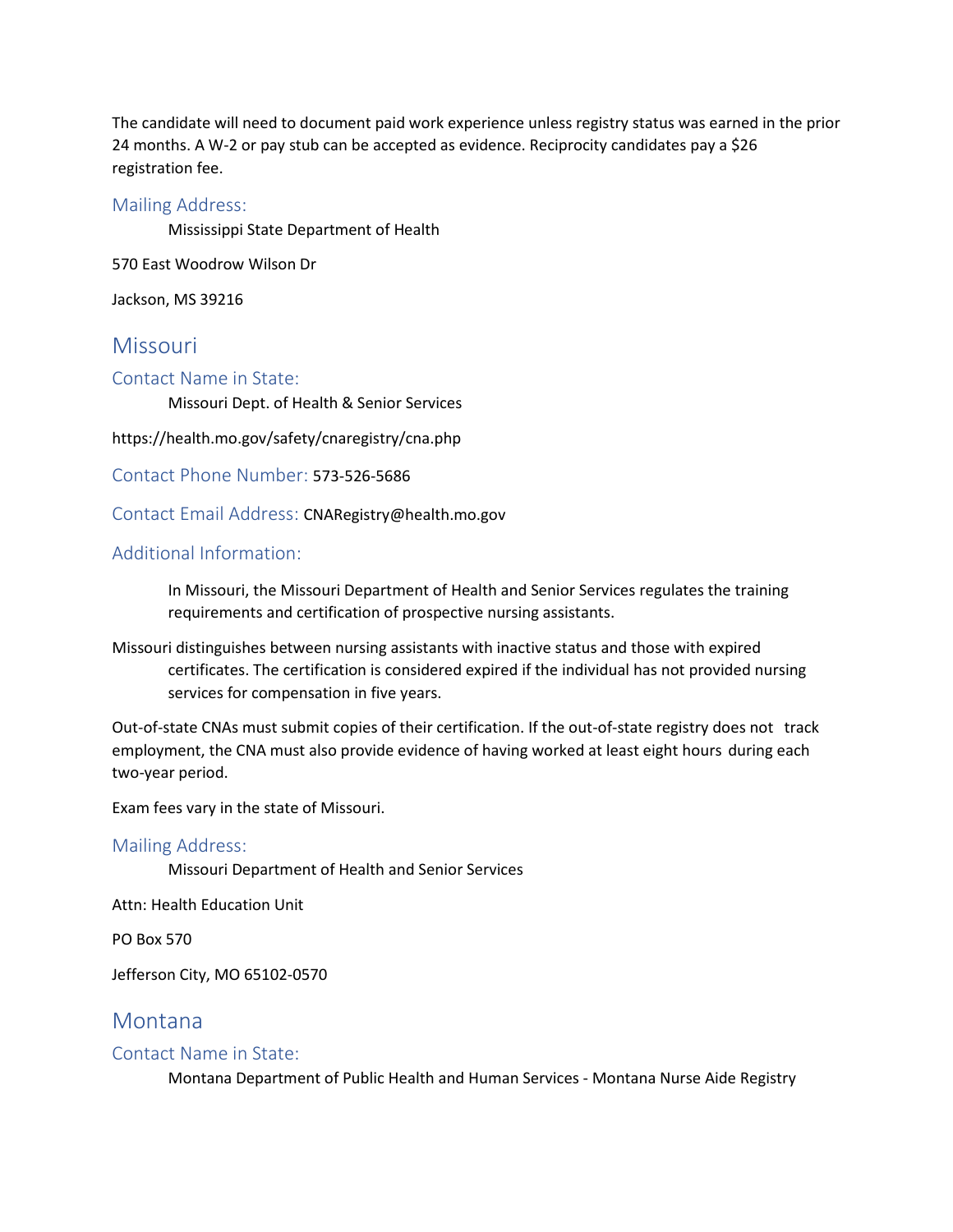#### https://dphhs.mt.gov/CNA

#### Contact Phone Number: (406) 444-4980

#### Contact Email Address: cna@mt.gov

#### Additional Information:

The Montana Department of Health and Human Services regulates the training and certification of nursing assistants who wish to work in Montana. In most cases, nurse aides are expected to complete approved CNA programs.

Approved programs are at least 75 hours. CNAs can be endorsed into Montana on the basis of certification in any state. An out-of-state nursing assistant will need to submit the application form found on the DPHHS website (http://dphhs.mt.gov/qad/Certification/CNAHHA.aspx).

The Nurse Aide Registry will also require a card or letter from each state of certification. No fees are due with the application.

#### Mailing Address:

Montana Nurse Aide Registry

2401 Colonial Drive, 2nd Floor

PO Box 202953

Helena MT 59620-2953

# Nebraska

#### Contact Name in State:

Nebraska Department of Health and Human Services

https://dhhs.ne.gov/licensure/pages/nurse-aide.aspx

Contact Phone Number: (402) 471-4322

Contact Email Address: DHHS.NursingSupport@nebraska.gov

#### Additional Information:

Nebraska nurse aides are under the jurisdiction of the Department of Health and Human Services. Nursing assistants must be at least 16 years of age and have acceptable legal backgrounds.

Out-of-state CNAs may be placed on the Nebraska registry without further training if they can document that they have already had the required 75 training hours. Interstate candidates will need to fill out the interstate endorsement form.

Out-of-state CNAs who have not worked during the most recent 24 month period will be required to take the examination. The Department will provide examination authorization.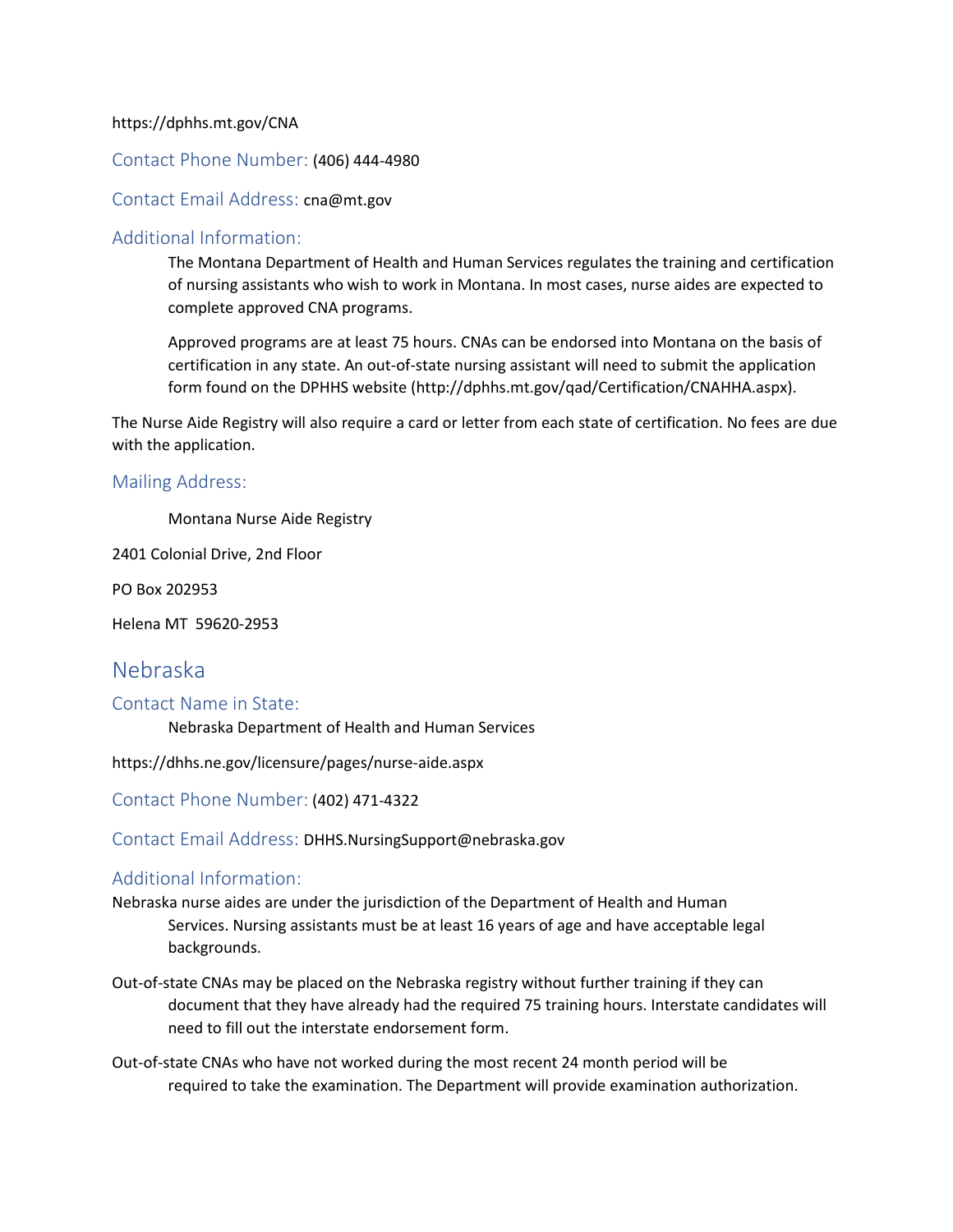Out-of-state nursing assistants must take a one hour class in recognizing and reporting abuse. This must utilize the Nebraska curriculum. Some out-of-state CNAs will have the opportunity to take the training through a prospective employer.

The fee for the one hour class is \$20.00.

#### Mailing Address:

DHHS Licensure Unit

Attn: Nurse Aide

PO Box 94986

Lincoln NE 68509

# Nevada

#### Contact Name in State:

Nevada State Board of Nursing

https://nevadanursingboard.org/

#### Contact Phone Number: (888) 590-6726

#### Contact Email Address: nursingboard@nsbn.state.nv.us

#### Additional Information:

The Nevada State Board of Nursing credentials the state's Certified Nursing Assistants. CNAs must complete training programs, pass competency evaluations, and clear criminal background checks. Nevada requires fingerprint-based criminal background checks. Nevada fingerprinting sites are listed on the website of the Department of Public Safety. Out-of-state CNAs must send endorsement forms to each state where they have held certification.

Some states may charge a fee. The Nevada Board advises CNAs to call their registries and ask about requirements; a list of phone numbers is included in the application packet.

The out-of-state CNA will also include copies of both the training certificate and the out-of-state nursing assistant certificate. The Nevada Board will require documentation of having worked as a nursing assistant in a licensed facility during the previous years; documentation may be a W-2, pay stub, or letter on official company letterhead.

#### Mailing Address:

Nevada State Board of Nursing

5011 Meadowood Mall Way Ste 300

Reno, NV 89502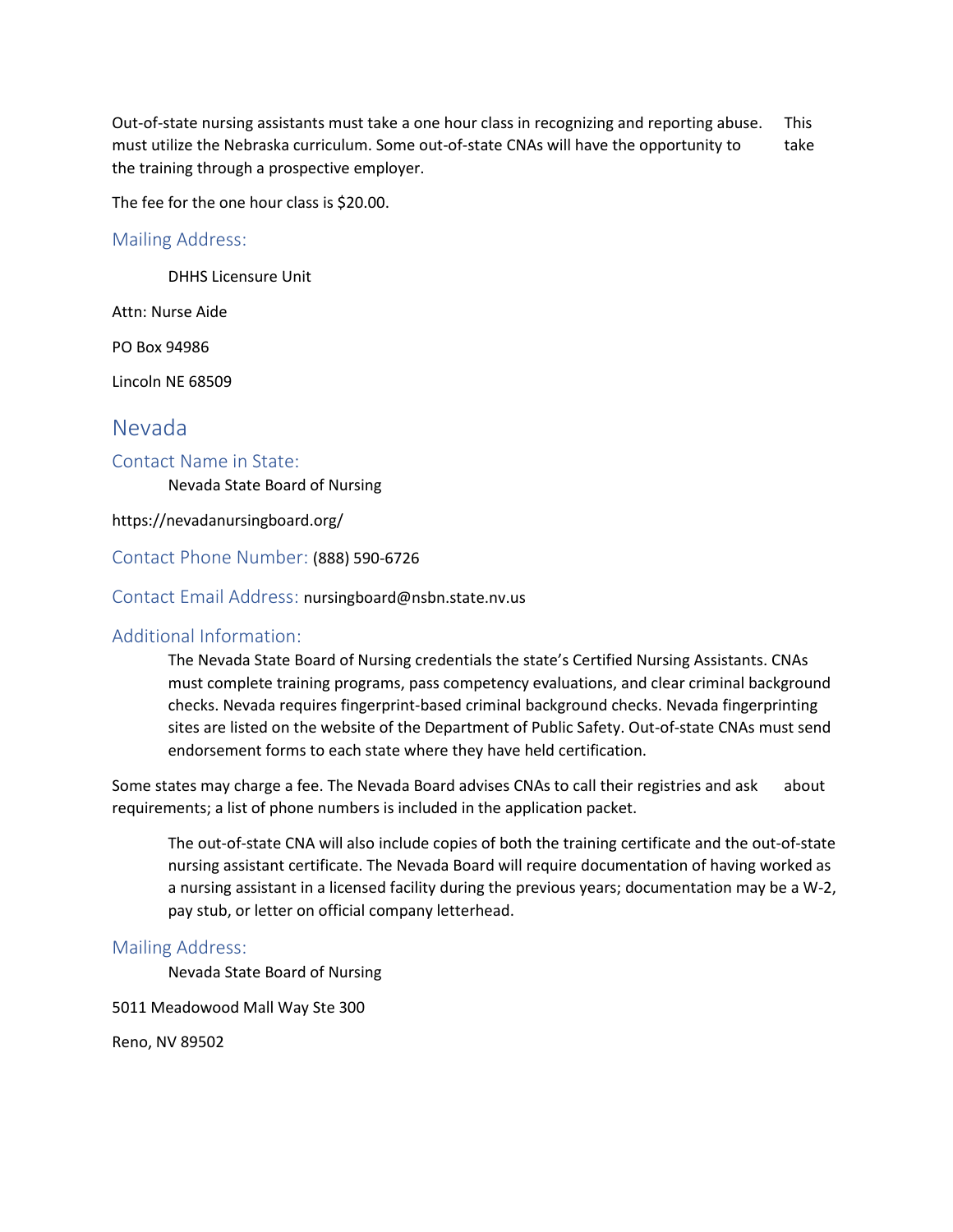# New Hampshire

#### Contact Name in State:

New Hampshire Office of Professional Licensure and Certification - Board of Nursing

https://www.oplc.nh.gov/nursing/nursing-assistant.htm

Contact Phone Number: (603) 271-2152

Contact Email Address: board.questions@oplc.nh.gov

#### Additional Information:

New Hampshire is one of the few states in the U.S. that requires its nurse aides to obtain licensing. As such, they are appropriately known as Licensed Nurse Aides, or LNAs.

Prospective LNAs may either 1) complete approved nursing assistant programs or 2) demonstrate to the Board that they have training that is at least equivalent. Individuals will

need to complete criminal records checks.

Out-of-state applicants will mail fingerprint cards and authorization forms to the Board. They will need to have the fingerprints made on the correct card. Applicants can request fingerprint cards by emailing 'boardquestions at nursing.state.nh.us'. The background processing fee is \$49.75. The Criminal Record Release Authorization form is to be notarized.

Nursing assistants can be endorsed into New Hampshire on the basis of active licensure and recent work experience

(http://www.gencourt.state.nh.us/rules/state\_agencies/nur100- 800.html).

New Hampshire requires 200 hours spent practicing nursing skills and knowledge under the supervision of a Licensed Practical Nurse, Registered Nurse, or Advanced Practice Registered Nurse; the experience must have been accrued in the previous two years. Endorsement candidates must also demonstrate 24 contact hours of continuing competence education, earned during the prior two years.

Endorsement applicants will need to include copies of their certificates or licenses. They will also submit verification forms to the state registries.

#### Mailing Address:

Office of Professional Licensure and Certification

7 Eagle Square

Concord, NH 03301

### New Jersey

#### Contact Name in State:

State of New Jersey Department of Health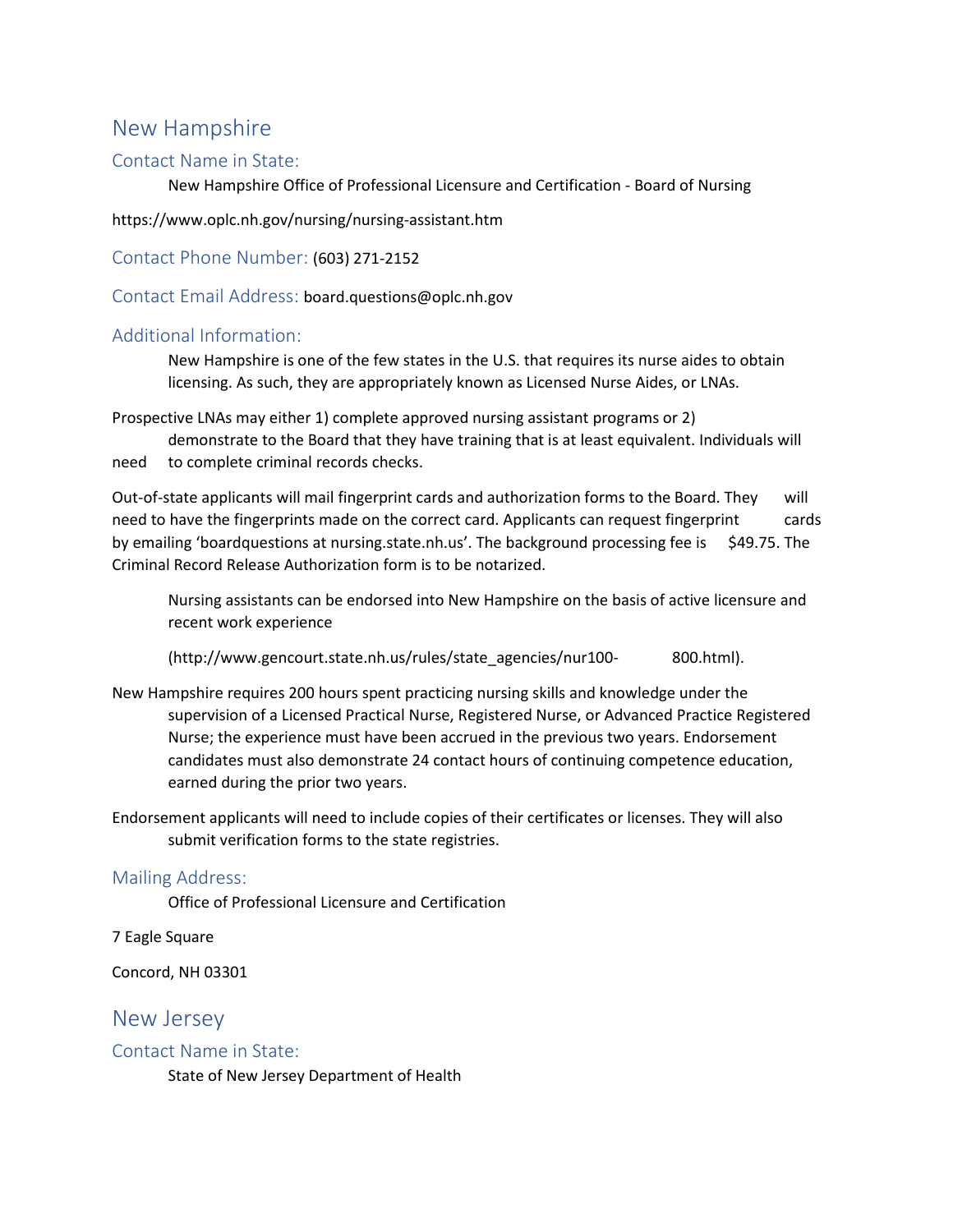https://nj.gov/health/healthfacilities/certification-licensing/nurse-aide-pc-assistant/

Contact Phone Number: 866-561-5914

Contact Email Address: https://nj.gov/health/healthfacilities/contact.shtml#5

#### Additional Information:

New Jersey nurse aides are under the jurisdiction of the Department of Health. New Jersey applicants must have criminal background checks. The process depends on application pathway.

Out-of-state CNAs can be certified by reciprocity if their training and evaluation programs are determined to be at least equivalent to New Jersey's. In cases where programs are not equivalent, the CNA will need to complete skills and knowledge evaluations; however, it will not be necessary to complete the training program

(http://www.nj.gov/health/healthfacilities/certification-licensing/nurse-aide-pc-assistant/apply/index.shtml).

Out-of-state CNAs must be in good standing with their own registries.

The reciprocity fee is \$30. There is no fee for the required background check.

#### Mailing Address:

State of New Jersey Department of Health

P.O. Box 360

Trenton, NJ 08625-0360

### New Mexico

Contact Name in State:

New Mexico Department of Health

https://www.nmhealth.org/about/dhi/hflc/prop/nar/

Contact Phone Number: 505-827-2613

Contact Email Address: https://www.nmhealth.org/contact/

#### Additional Information:

While the New Mexico Department of Health regulates the training of CNAs in New Mexico, Prometric handles all CNA testing and certifications. Current out-of-state CNAs may be certified by reciprocity.

Reciprocity is free in New Mexico.

#### Mailing Address:

New Mexico Department of Health

ATTN: Nurse Aide Registry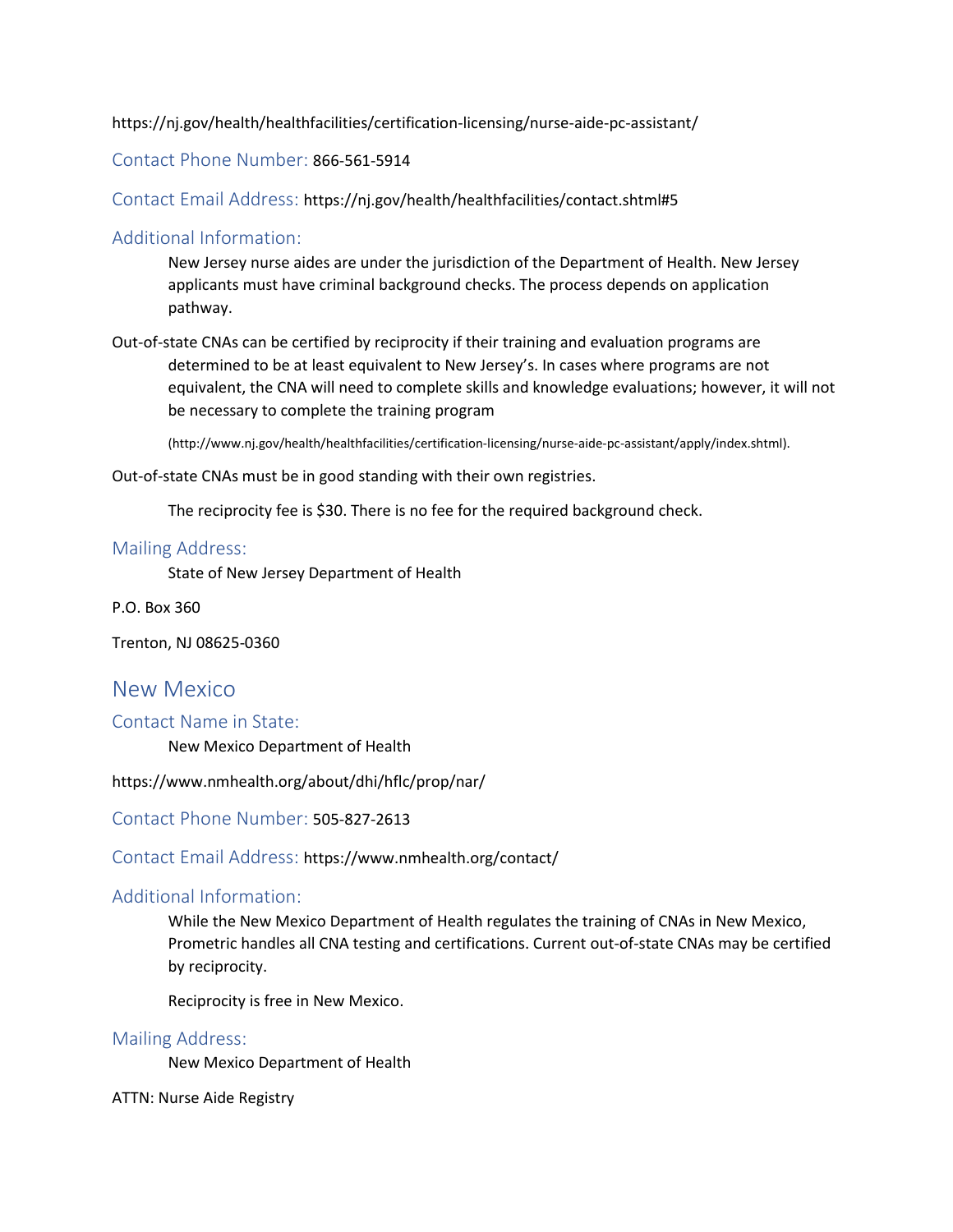5301 Central Avenue NE

Suite 1510- Room 11

Albuquerque, NM 87108

## New York

#### Contact Name in State:

Prometric NY Nurse Aide via the New York State Department of Health

https://www.prometric.com/nurseaide/ny

Contact Phone Number: 1.866.794.3497 Option 2 then Option 1

Contact Email Address: NYCNA@prometric.com

### Additional Information:

New York's Certified Nurse Aides must meet training and examination requirements set by the New York State Department of Health (NYSDOH). The Department of Health contracts with Prometric to maintain the nurse aide registry.

New York nurse aides and trainees can expect criminal background checks at the employment level. The Department of Health will review the results and determine eligibility.

CNAs who are active on other state registries can apply for reciprocity. They will use the application materials available on the Prometric site. They will need to include copies of current certification.

If the certificate does not include an expiration date, the CNA will need to provide additional documentation of employment (at least seven hours during the two-year period).

Documentation can take the form of a letter on official company letterhead, if signed by the supervisor.

Reciprocity candidates and LPNs/ RNs pay a \$50 fee with their applications.

#### Mailing Address:

New York State Department of Health

Corning Tower

Empire State Plaza,

Albany, NY 12237

# North Carolina

#### Contact Name in State:

N.C. Dept. of Health and Human Services - Division of Health Service Regulation

https://www.ncnar.org/ncna.html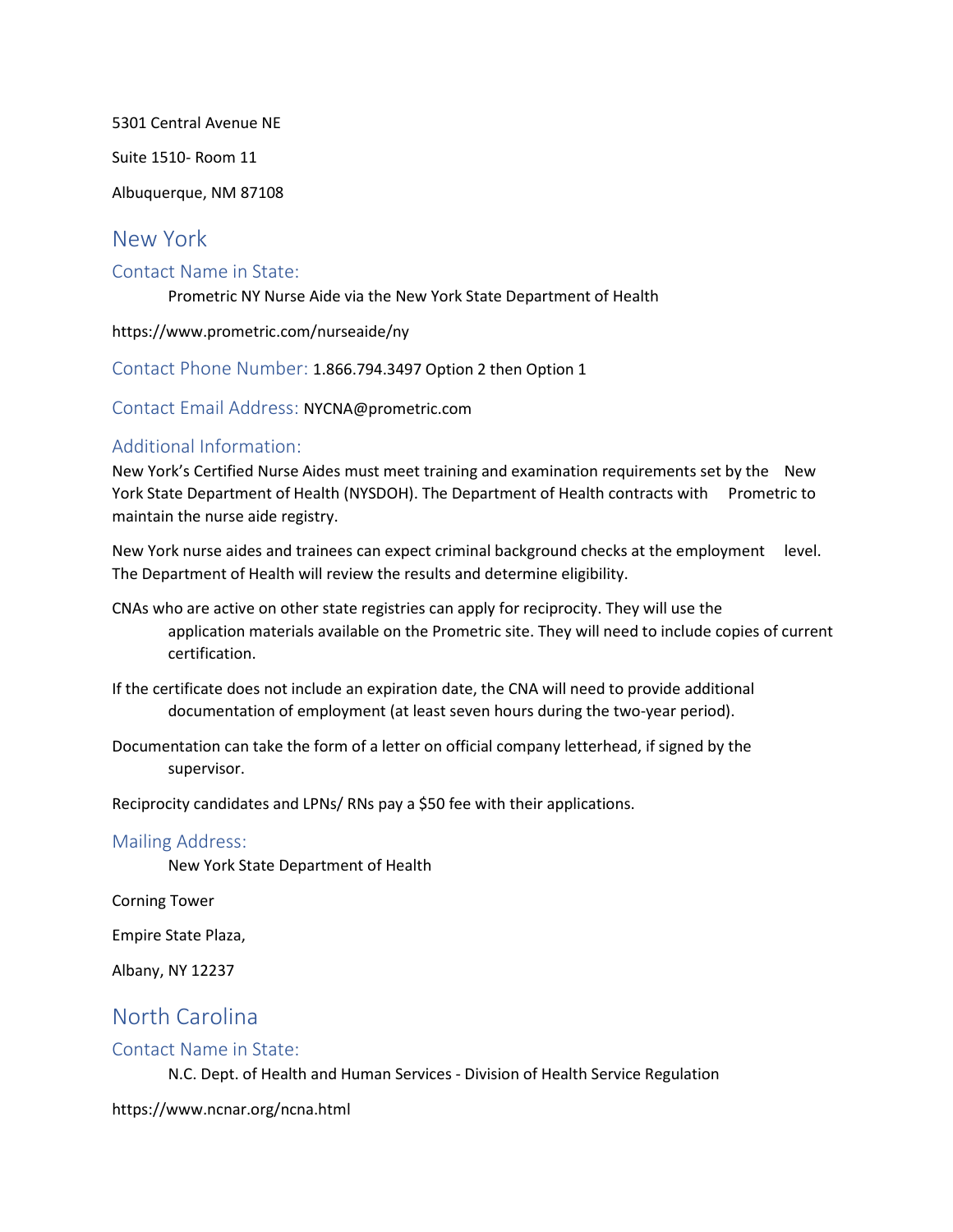#### Contact Phone Number: 919-855-3969

#### Contact Email Address: DHSR.Registry@dhhs.nc.gov

#### Additional Information:

North Carolina recognizes nurse aides at multiple levels of practice. Nurse Aide I is the basic credential and is required for nursing home duties. It is awarded by the Department of Health and Human Services (DHHS) and is the foundation for practice at higher levels. North Carolina nurse aides take the National Nurse Aide Assessment Program (NNAAP) exam.

This is a requirement for initial registry placement at the Nursing Assistant I level.

Common transfer requirements include CNA status verification, state competency testing, transfer fees, and/or completion of specific continuing education courses. Test takers pay \$101 to take the full assessment.

Skills evaluation retakes cost \$77. Oral or written examination retakes cost \$24.

#### Mailing Address:

Health Care Personnel Education and Credentialing Section (HCPEC)

2709 Mail Service Center

Raleigh, NC 27699-2709

# North Dakota

#### Contact Name in State:

North Dakota Health Department

https://www.health.nd.gov/regulation-licensure/health-facilities/nurse-aide-registry/certified- nurseaid-information

Contact Phone Number: 701-328-2372

Contact Email Address: naregistry@nd.gov

#### Additional Information:

In the state of North Dakota, the North Dakota Department of Health regulates CNA training programs and certification procedures. Responsibility for training and oversight was transferred from the Board of Nursing in 2011.

North Dakota distinguishes between Certified Nurse Aides (CNAs) and Nurse Aides (NAs). NAs are not subject to the same training and assessment regulations. Some work settings require CNA certification.

Others do not. However, the Department of Health still sets minimum standards and provides some oversight. The Department of Health has provided a flow chart to demonstrate how an aide can go from initial NA registration to certification as a CNA, Home Health Aide, and/ or Medication Aide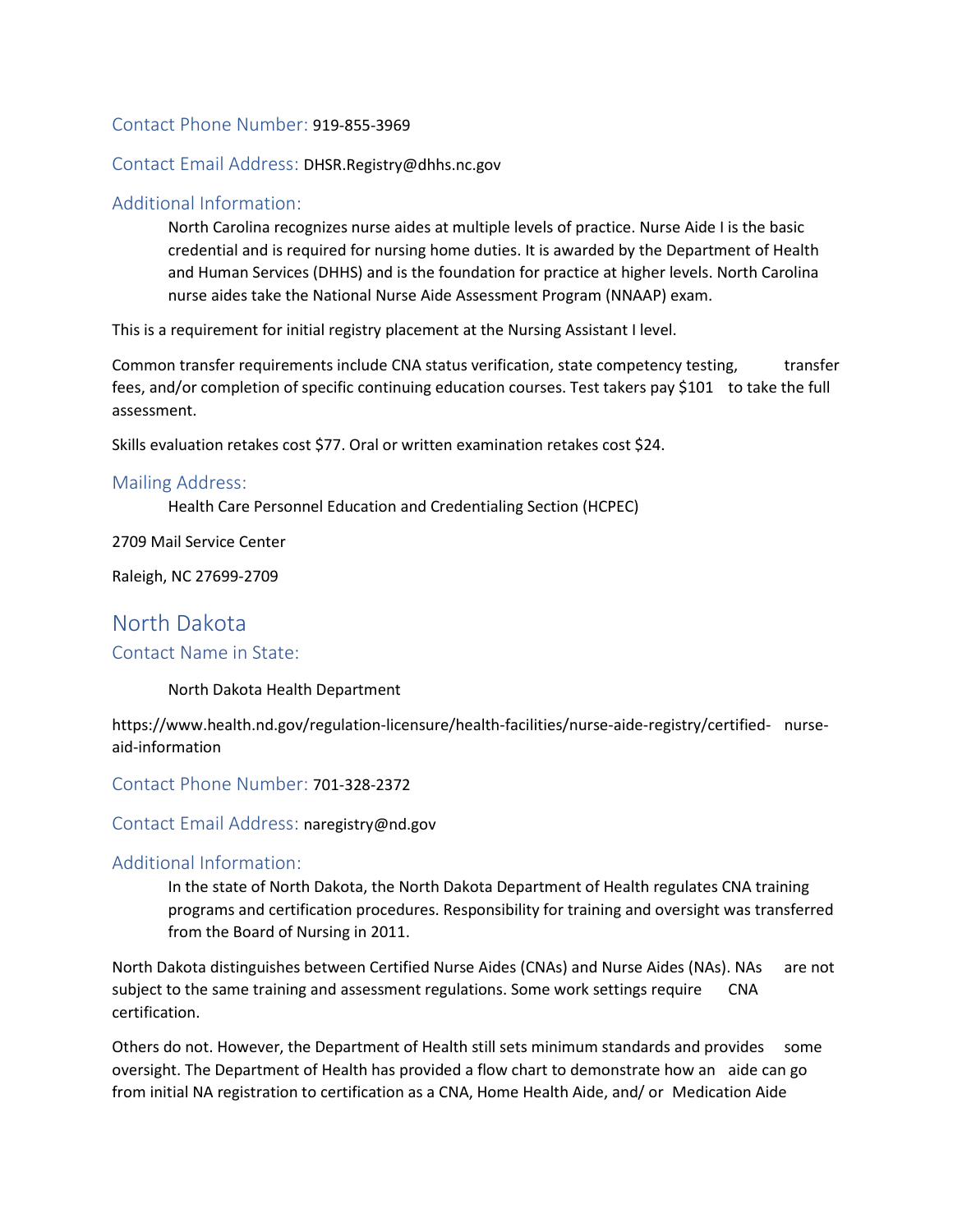(http://www.ndhealth.gov/hf/BON/Flow\_diagram\_for\_nurse\_aide\_registry.pdf).

North Dakota will endorse all CNAs who hold current registry status in other states, assuming that they have met the other state's requirements and have no adverse findings.

Out-of-state CNAs will find endorsement applications on the website of the Department of Health (http://www.ndhealth.gov/hf/North\_Dakota\_nurse\_aide\_registry.htm). The nurse aide will provide the last date he or she performed nursing-related duties as well as a list of states where certification is held. The Department of Education will also need information about the training program.

#### Mailing Address:

North Dakota Department of Health

600 East Boulevard Ave,

Bismarck, ND 58505-0200

# Ohio

Contact Name in State:

Ohio Department of Health

https://odh.ohio.gov/wps/portal/gov/odh/know-our-programs/nurse-aideregistry/resources/nusreaiderequestforreciprocity

Contact Phone Number: (614) 466-3543.

Contact Email Address: https://odh.ohio.gov/wps/portal/gov/odh/about-us/contact-us

#### Additional Information:

Ohio's State Tested Nurse Aides (STNAs) are under the jurisdiction of the Ohio Department of Health. Reciprocity can be granted to nurse aides who are current and in good standing in other states.

Reciprocity application forms are available on the site of the Ohio Department of Health (http://www.odh.ohio.gov/forms/formfinder.aspx).

The other state will need to confirm that the individual was placed on the registry in accordance with federal requirements (as described in the Omnibus Budget Reconciliation Acts) and that there have not been disqualifying findings such as abusing residents or taking their property.

There is no fee for reciprocity in the state of Ohio.

#### Mailing Address:

Ohio Department of Health

Bureau of Regulatory Operations, Nurse Aide Registry

246 N. High Street

Columbus, OH 43215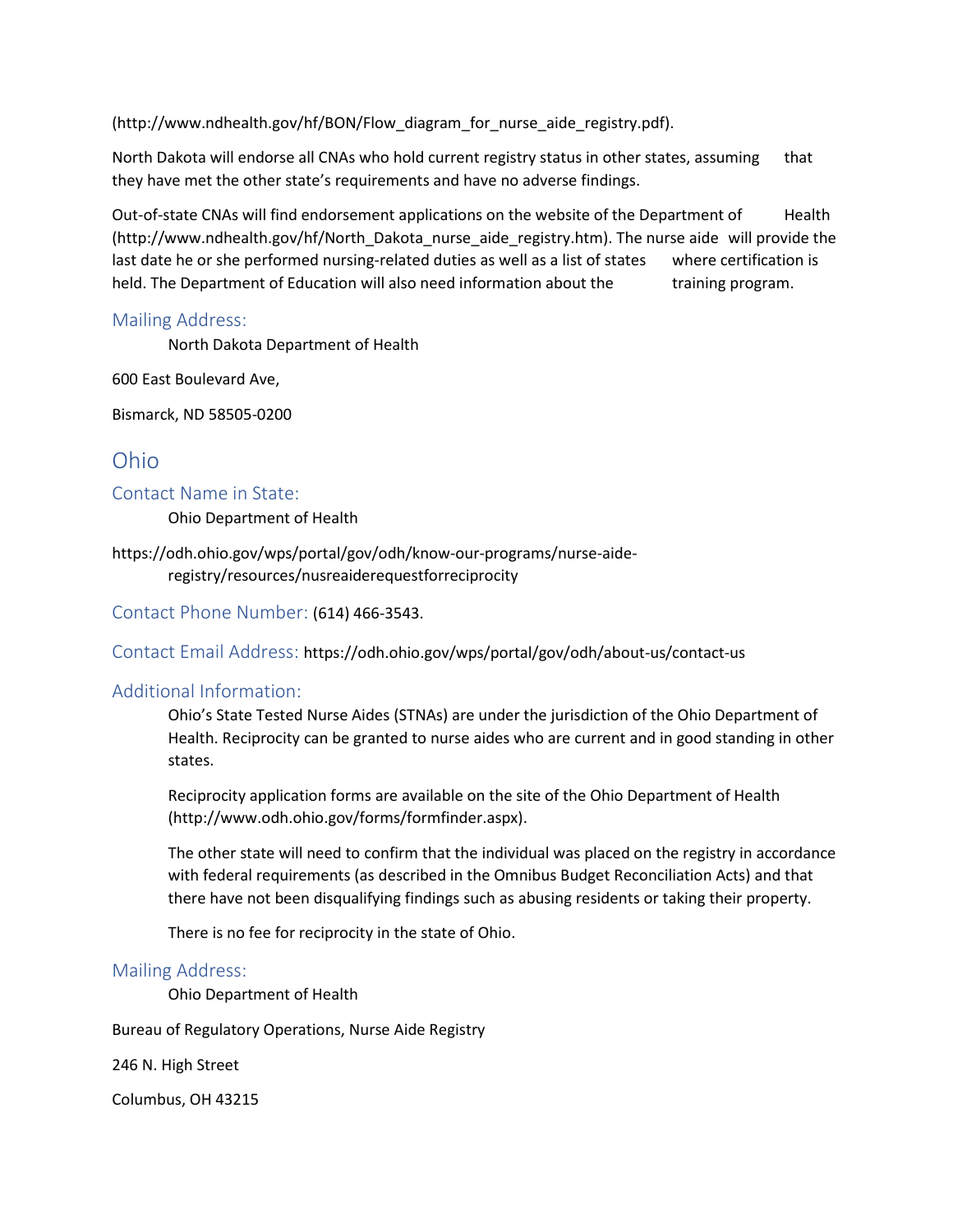# Oklahoma

#### Contact Name in State:

Oklahoma Dept. of Health

https://oklahoma.gov/health/protective-health/health-resources-development-service/nurse- aideand-nontechnical-services-worker-registry/nurse-aide-registry-applications-and- forms.html

Contact Phone Number: (405) 271-4085

Contact Email Address: nar@health.ok.gov

#### Additional Information:

Oklahoma recognizes six different types of Certified Nurse Aide, or CNA. The following certifications are issued by the Oklahoma State Department of Health: Long Term Care Aide, Home Health Aide, Developmentally Disabled Direct Care Aide, Adult Day Care Aide, Residential Care Aide, and Medication Aide. Long Term Care Aides, Home Health Aides, and Developmentally Disabled Direct Care Aides all have at least 75 hours of education and training. Adult Day Care Aide and Residential Care Aide status requires fewer training hours. Medication Aide, on the other hand, requires a second training program, completed after the first credential is earned. The classification that is most comparable to the 'CNA' credential issued in many U.S. states is Long Term Care Aide. Out of state CNAs and Home Health Aides may be granted reciprocity. The healthcare worker will list all states where certification was held, past or present, and will note whether certification was as a Long Term Care Aide or Home Health Aide.

Reciprocity applicants will need to apply to the state. Applications and forms are available on the Department of Health website.

http://www.ok.gov/Nurse\_Aide\_Registry\_Applications\_and\_Forms/index.html

Applications are to be mailed to the nurse aide registry at the address listed on the form. Application materials will also be accepted if hand delivered to the Department of Health in Oklahoma City.

Oklahoma requires fingerprint-based background checks of long term care workers. Students may or may not be asked to have background checks as a condition of program entry. They should, at least, be informed of state regulations.

#### Mailing Address:

Nurse Aide Registry

Oklahoma State Department of Health

123 Robert S. Kerr

Oklahoma City, OK 73102-6406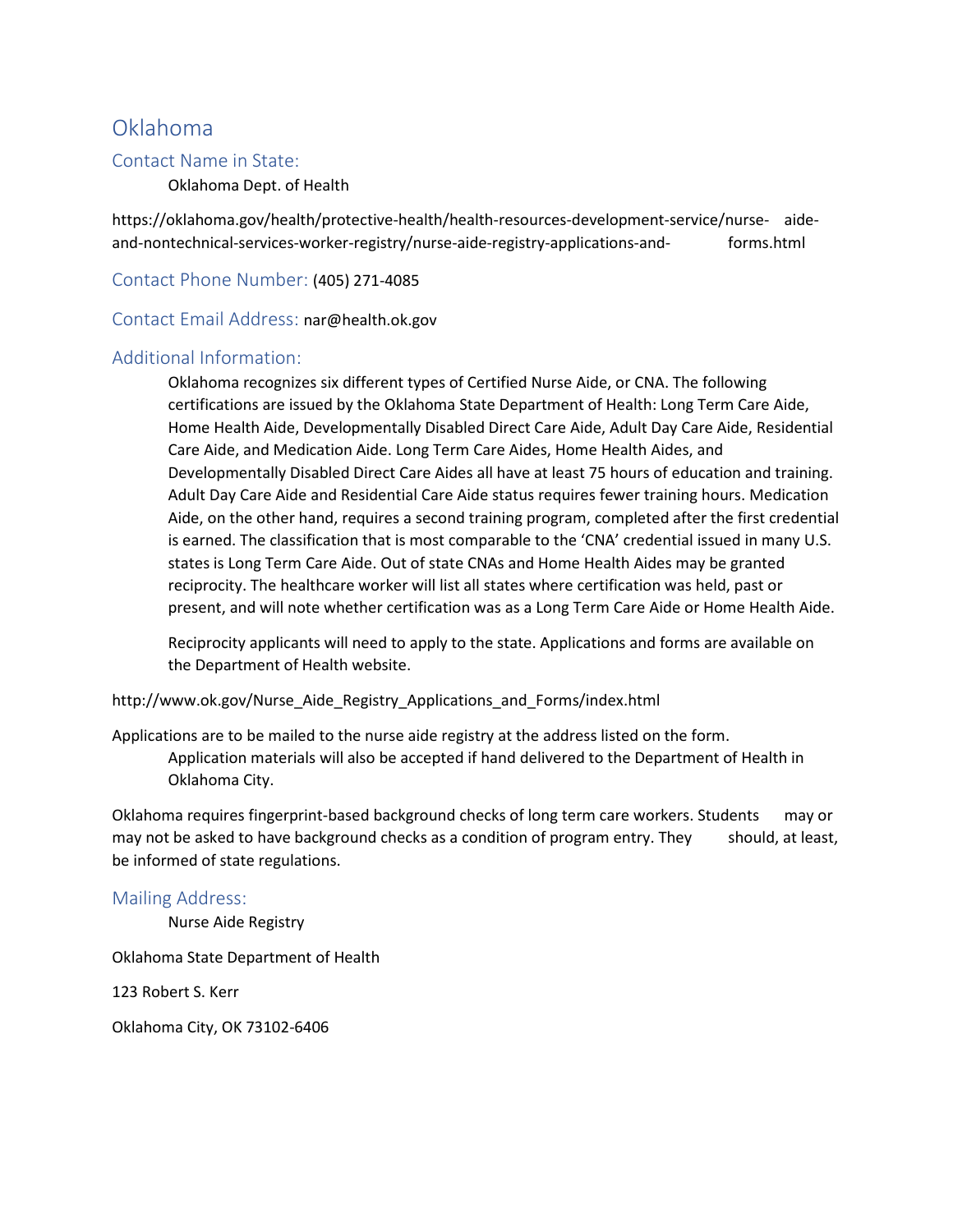# Oregon

#### Contact Name in State:

Oregon State Board of Nursing

https://www.oregon.gov/osbn/Pages/FAQs\_CNA.aspx

Contact Phone Number: Suspended due to the Governor's emergency declaration.

Contact Email Address: oregon.bn.info@osbn.oregon.gov

#### Additional Information:

Oregon credentials Certified Nursing Assistants at two levels: CNA I and CNA II. In order to become a CNA I, an individual must complete training and assessment requirements. A criminal background check is also required.

In order to be granted reciprocal certification at the CNA I level, an out-of-state CNA must have completed a program that met OBRA requirements. In most cases, the CNA must have at least 400 hours of nursing assistant employment experience during the previous two years; the experience must have been under the supervision of a nurse. CNAs who received their credential within the previous two years, however, will not be required to document work experience. The endorsement applicant will need to submit training and certification verification. The application includes a certification verification form. CNAs are advised to contact the out-of-state registry first to make sure their status is current and inquiry whether there is a fee that must be submitted with the form.

The CNA endorsement fee is \$60. This is in addition to the \$52 fingerprinting fee.

#### Mailing Address:

Oregon State Board of Nursing

17938 SW Upper Boones Ferry Rd.,

Portland, OR 97224

# Pennsylvania

Contact Name in State:

Pennsylvania Dept. of Health

https://www.health.pa.gov/topics/facilities/Nurse%20Aide/Pages/Nurse%20Aide.aspx

Contact Phone Number: 1-800-852-0518

Contact Email Address: https://expressforms.pa.gov/apps/pa/health/contact-us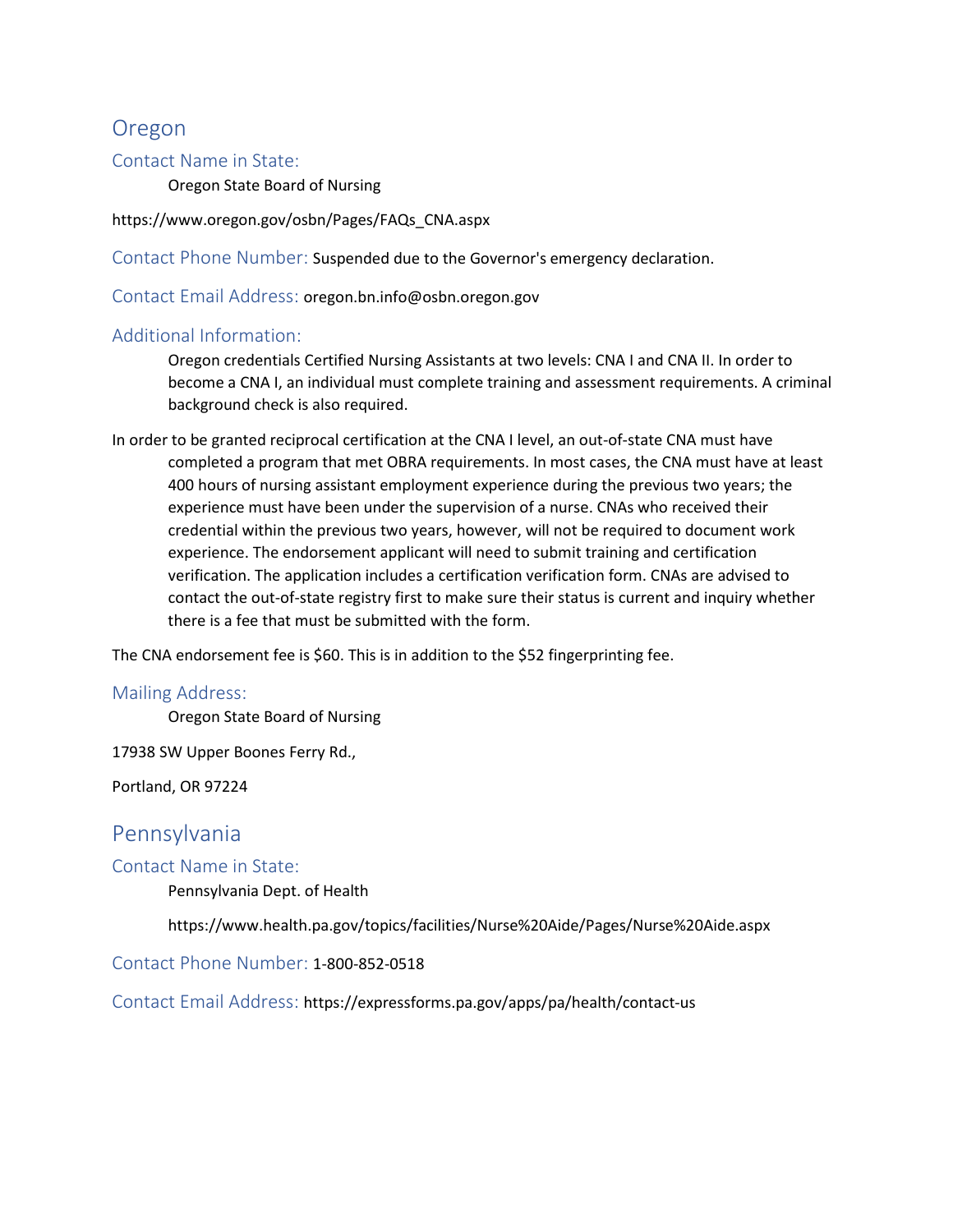### Additional Information:

The Pennsylvania nurse aide registry is maintained by Pearson VUE. There are several agencies involved in CNA training, examination, and oversight. CNAs who are active on other state registries are eligible for endorsement.

They must be in good standing according to federal standards; they cannot have findings of abuse, neglect, or misappropriation of property. They must also have recent work experience. The Pearson Vue site includes a verification form that must be sent to the state of certification or registry. Pearson has also provided a list of out-of-state registries

(http://www.pearsonvue.com/pa/nurseaides/). Individuals who have lived in

Pennsylvania less than two years are required to have both federal and state background checks.

Reciprocity is Free in Pennsylvania

#### Mailing Address:

Pennsylvania Dept. of Health - Director

Division of Nursing Care Facilities

Room 526, Health & Welfare Building

625 Forster Street

Harrisburg, PA 17120-0701

# Rhode Island

#### Contact Name in State:

Rhode Island Department of Health

https://health.ri.gov/licenses/detail.php?id=232

Contact Phone Number: 401-222-5960

Contact Email Address: https://health.ri.gov/contact/

#### Additional Information:

Rhode Island nursing assistants are licensed by the Rhode Island Department of Health. Out-ofstate CNAs must submit verification forms to all states where they have held licensure.

The verification form asks the out-of-state registry to confirm that the nursing assistant had training that met state and federal requirements. Out-of-state CNAs can be endorsed on the basis of active credentialing and at least one of the following: recent work experience or training at the level required of Rhode Island examination candidates. The Department of Health will accept documentation of having completed a 100 hour program or documentation of having worked full-time for at least three months in the prior year.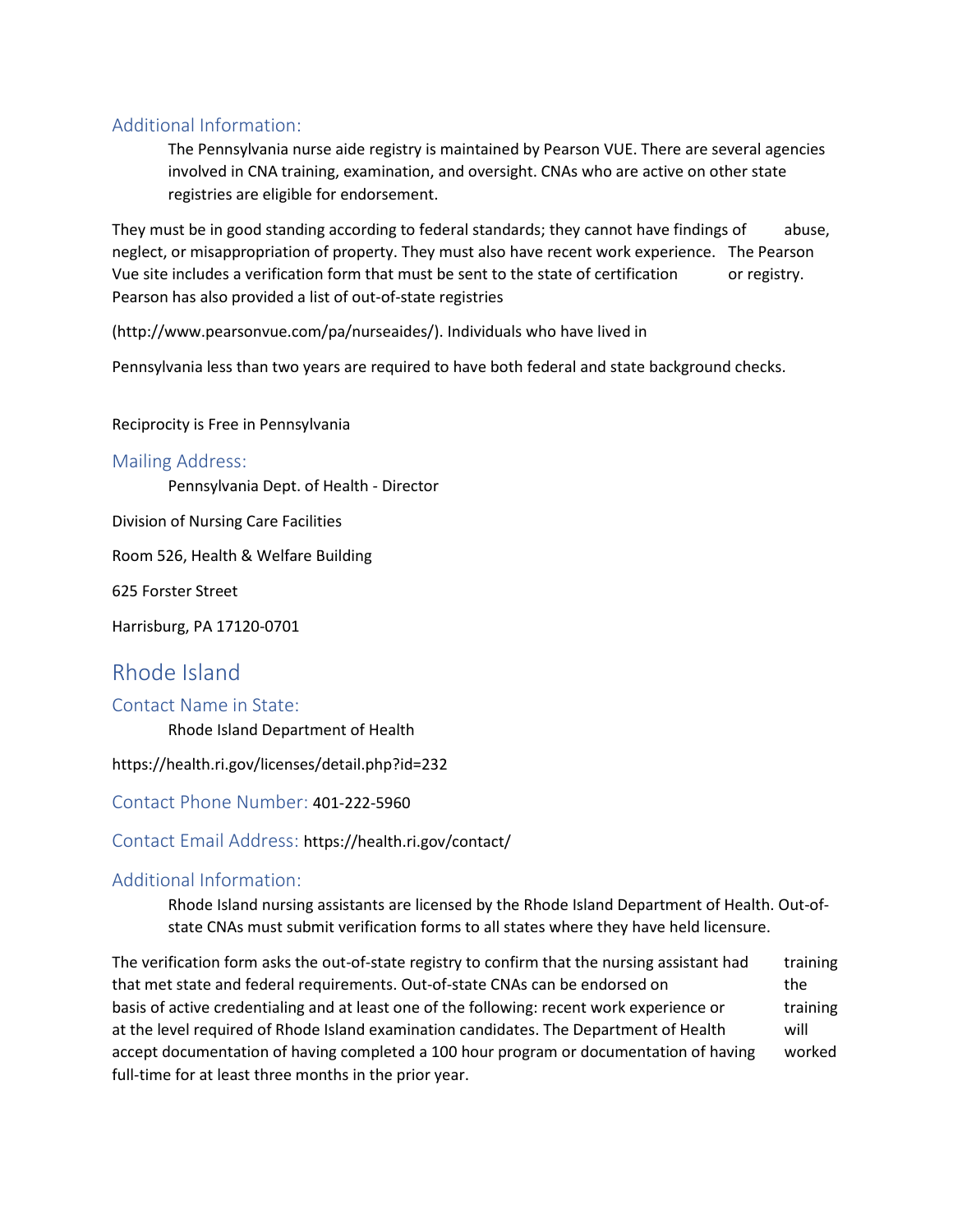CNA Reciprocity Fee is \$35 in Rhode Island.

#### Mailing Address:

Department of Health

3 Capitol Hill

Providence, RI 02908

# South Carolina

#### Contact Name in State:

South Carolina Health and Human Services

https://www.scdhhs.gov/historic/insideDHHS/Bureaus/BureauofLongTermCareServices/NurseAi des.html

Contact Phone Number: (888) 549-0820

Contact Email Address: info@scdhhs.gov

#### Additional Information:

South Carolina nursing assistants are under the jurisdiction of the Department of Health and Human Services. South Carolina contracts with Pearson to administer assessments and maintain the registry.

Out-of-state CNAs can be credentialed by reciprocity if they meet training and experience requirements. They will need to verify completion of a 100 hour program; this can be verified through a copy of a transcript, certificate or diploma or a notarized letter from the school. Unless the CNA was placed on the registry in the prior two years, he or she will need to document work experience. Eight hours paid working as a CNA will suffice. This can be documented through a pay stub or W-2. Reciprocity applications are available on the Pearson VUE website.

#### Mailing Address:

South Carolina Department of Health and Human Services

P.O. Box 8206

Columbia, SC 29202

# South Dakota

#### Contact Name in State:

SD Dept. of Health, SD Board of Nursing, SD Health Care Association

https://doh.sd.gov/boards/nursing/NurseAid.aspx contact Phone Number: 605-773-3361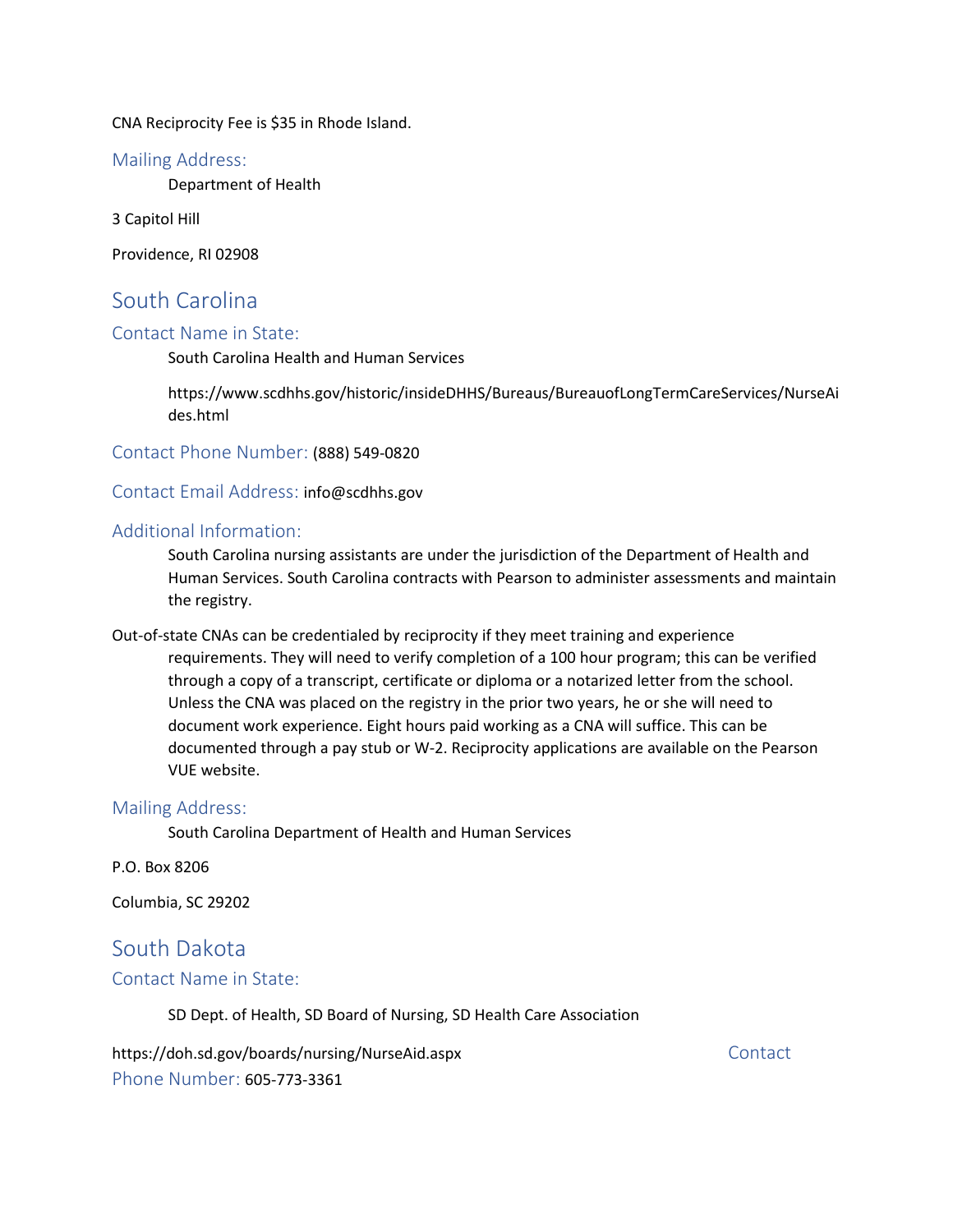#### Contact Email Address: DOH.info@state.sd.us

#### Additional Information:

Nurse Aide registration is a collaborative process between the South Dakota Department of Health (DOH), South Dakota Board of Nursing (BON), and the South Dakota Health Care Association (SDHCA)

DOH: Oversee nurse aide certification requirements, receive complaints and conduct investigations.

BON: Approve nurse aide training curriculums, training programs, and register qualified nurse aide.

SDHCA: Facilitate the development and administration of nurse aide exams.

South Dakota's Certified Nursing Aides are under the jurisdiction of the Board of Nursing and the Department of Health. A CNA who completed another state's training and competency program and who is current on another state's registry may be eligible for endorsement into South Dakota. Endorsement applications are found on the South Dakota Board of Nursing website (http://doh.sd.gov/Boards/Nursing/NurseAid.aspx).

The South Dakota Board has provided a link to the National Council of State Boards of Nursing (NCSBN) directory of CNA registries

(http://doh.sd.gov/boards/nursing/documents/NurseAideRegistries2014.pdf).

The directory includes telephone numbers as well as email addresses. The nurse aide may want to call the out-of-state registry to ask if there is a fee charged for completing the form and mailing it to the South Dakota Board.

#### Mailing Address:

| South Dakota Department of Health | South Dakota Health Care Association |
|-----------------------------------|--------------------------------------|
| 600 East Capitol Avenue           | 804 N Western Avenue                 |
| Pierre, SD 57501-2536             | Sioux Falls, SD 57104                |
| Tennessee                         |                                      |

#### Contact Name in State:

Tennessee Department of Health

https://www.tn.gov/health/health-professionals/hcf-main/nai.html

Contact Phone Number: (615) 532-5171

Contact Email Address: tn.health@tn.gov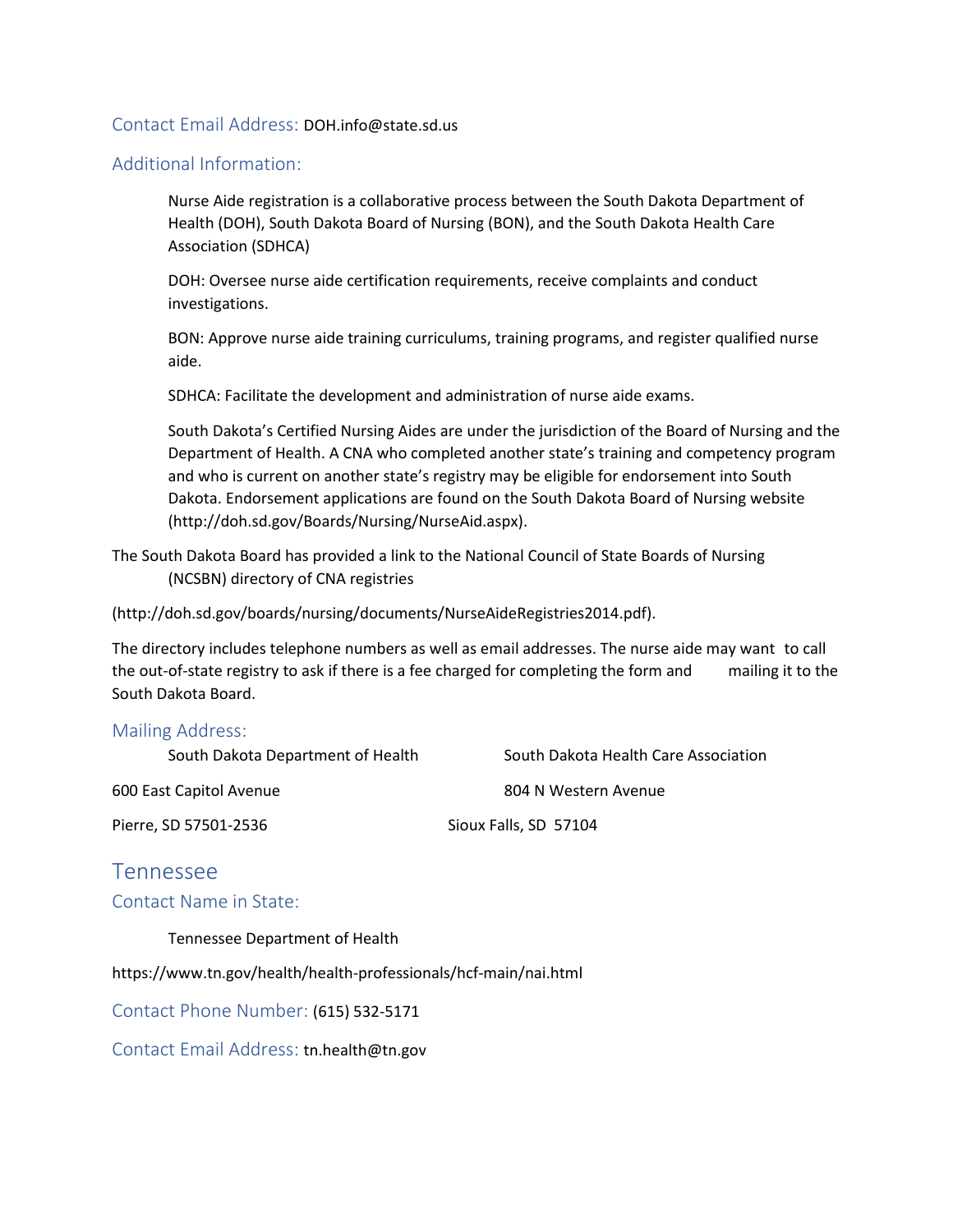#### Additional Information:

CNAs from most U.S. states are eligible for reciprocity. Reciprocity applications can be downloaded from Headmaster. Candidates will identify the state(s) of certification, answer screening questions, and send the form to the Tennessee Department of Health along with copies of identifying documents. The state must verify that the CNA is current and in good status. If registration is current, it will not be necessary to train or test in Tennessee. There are, however, exceptions. Tennessee does not extend CNA reciprocity to Florida, Georgia, or North Carolina. CNAs from Georgia may challenge the examination, following the same procedures required of other challenge applicants. CNAs from Florida or North Carolina must go through the training process again; they will need to enroll in 75 hour programs.

#### Mailing Address:

Tennessee Department of Health

710 James Robertson Parkway

Nashville, TN 37243

### Texas

#### Contact Name in State:

Texas Health and Human Services

https://hhs.texas.gov/doing-business-hhs/licensing-credentialingregulation/credentialing/nurse-aide-registry/nar-credentialing-faqs

Contact Phone Number: 512-424-6500

Contact Email Address: dhhs.mailbox@hhsc.state.tx.us

#### Additional Information:

Texas Certified Nurse Aides are under the jurisdiction of the Texas Health and Human Services. Certified Nurse Aides must complete training and evaluation programs.

They must also have acceptable legal and professional backgrounds. Out-of-state CNAs who are in good standing may be granted reciprocity, provided that the certification standards of the other state met federal requirements. Reciprocal candidates will not need to train or test in Texas.

#### Mailing Address:

Texas HHS

Brown-Heatly Building

4900 N. Lamar Blvd.

Austin, TX 78751-2316

P.O. Box 13247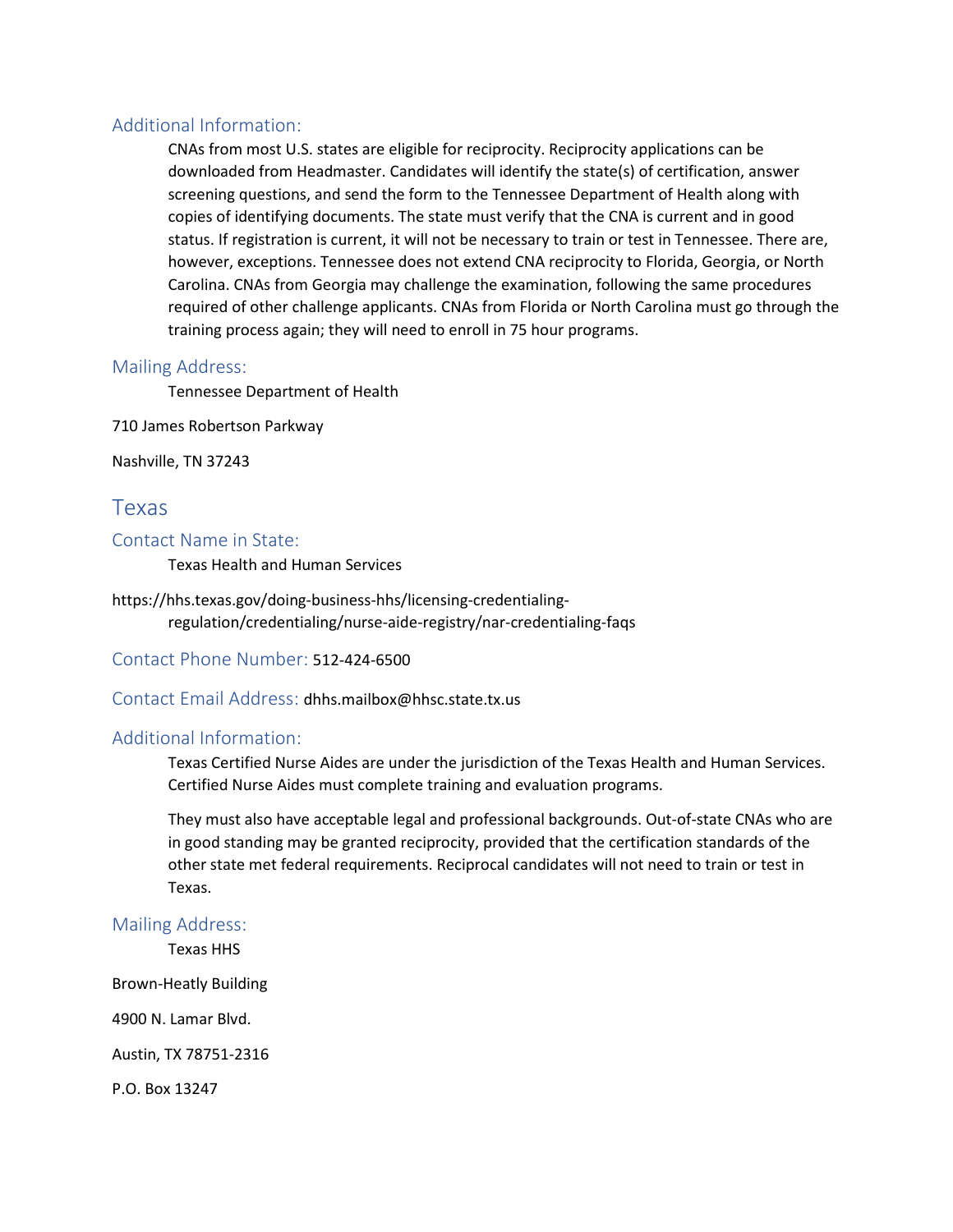# Utah

#### Contact Name in State:

Utah Nursing Assistant Registry

http://utahcna.com/frequently-asked-questions

Contact Phone Number: 801-547-9947

Contact Email Address: unar@davistech.edu

#### Additional Information:

Utah Certified Nursing Assistants are under the jurisdiction of the Utah Nursing Assistant Registry, or UNAR. Nursing assistants with current certification in other U.S. states can be granted reciprocity.

There is an application form specifically for out-of-state candidates. By signing the form, the nursing assistant authorizes UNAR to verify certification from other state registries. A \$10 fee is assessed.

#### Mailing Address:

Utah Nursing Assistant Registry

450 Simmons Way

Kaysville, UT 84037

# Vermont Contact Name in State:

Vermont Secretary of State - Office of Professional Regulation

https://sos.vermont.gov/nursing/lna/

Contact Phone Number: 802-828-1505

Contact Email Address: kristin.donnelly@vermont.gov

#### Additional Information:

Vermont nursing assistants are licensed by the Board of the Nursing. Licensed Nursing Assistants, or LNAs. They must have acceptable legal and professional backgrounds. Out-of-state CNAs or LNAs can be endorsed into Vermont without examination only if they meet experience requirements. They must have worked at least 400 hours (50 days) during the prior two years. License verification will be required. However, an endorsement candidate may receive a temporary license, valid for up to 90 days. Verification forms are available on the website of the Board of Nursing.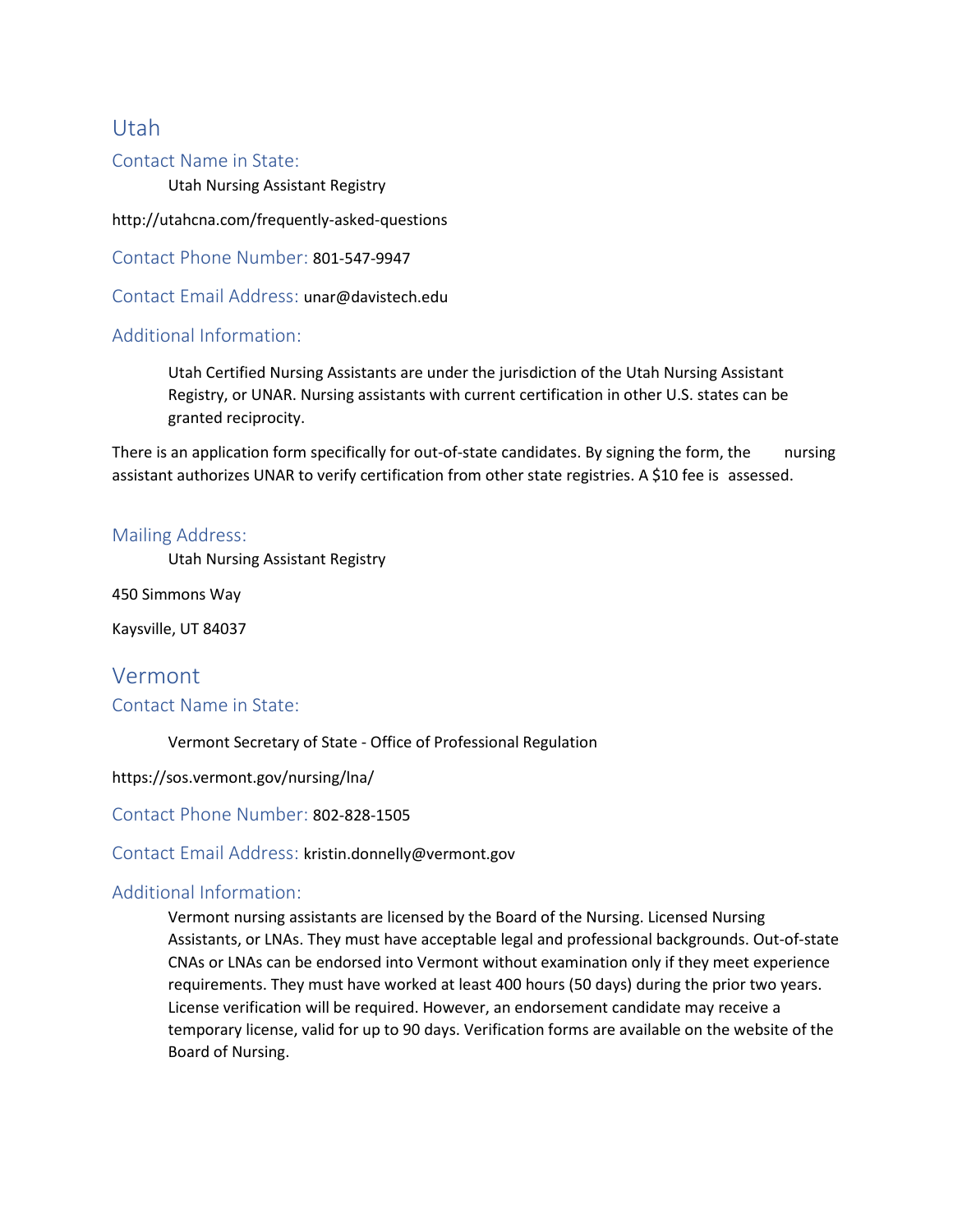Application files must be complete within six months. A nursing assistant with active status who has not met the 400 hour requirement but who completed a program of at least 80 hours may be allowed to test without retraining; the training program must have included at least 30 hours of clinical work and must have been completed in the prior two years.

#### Mailing Address:

Vermont SoS - Office of Professional Regulation

89 Main Street, 3rd Floor

Montpelier, VT 05620-3402

### Virginia

#### Contact Name in State:

Virginia Dept. of Health Professions - Board of Nursing

http://www.dhp.virginia.gov/Boards/Nursing/ApplicantResources/ApplyforLicense/NurseAide/i ndex.html

Contact Phone Number: (804) 367-4400

Contact Email Address: nursebd@dhp.virginia.gov

#### Additional Information:

Virginia CNAs are certified by the Board of Nursing. The Virginia Board of Nursing offers both a standard Certified Nurse Aide credential and an advanced credential.

A current CNA who met similar requirements in another jurisdiction may be approved for certification by endorsement; if approved, no further examination will be required.

The Board of Nursing will determine whether examination will be required.

#### Mailing Address:

Department of Health Professions

Perimeter Center

9960 Mayland Drive, Suite 300

Henrico, Virginia 23233-1463

# Washington

#### Contact Name in State:

Washington State Department of Health

https://www.doh.wa.gov/LicensesPermitsandCertificates/ProfessionsNewReneworUpdate/Nurs ingAssistant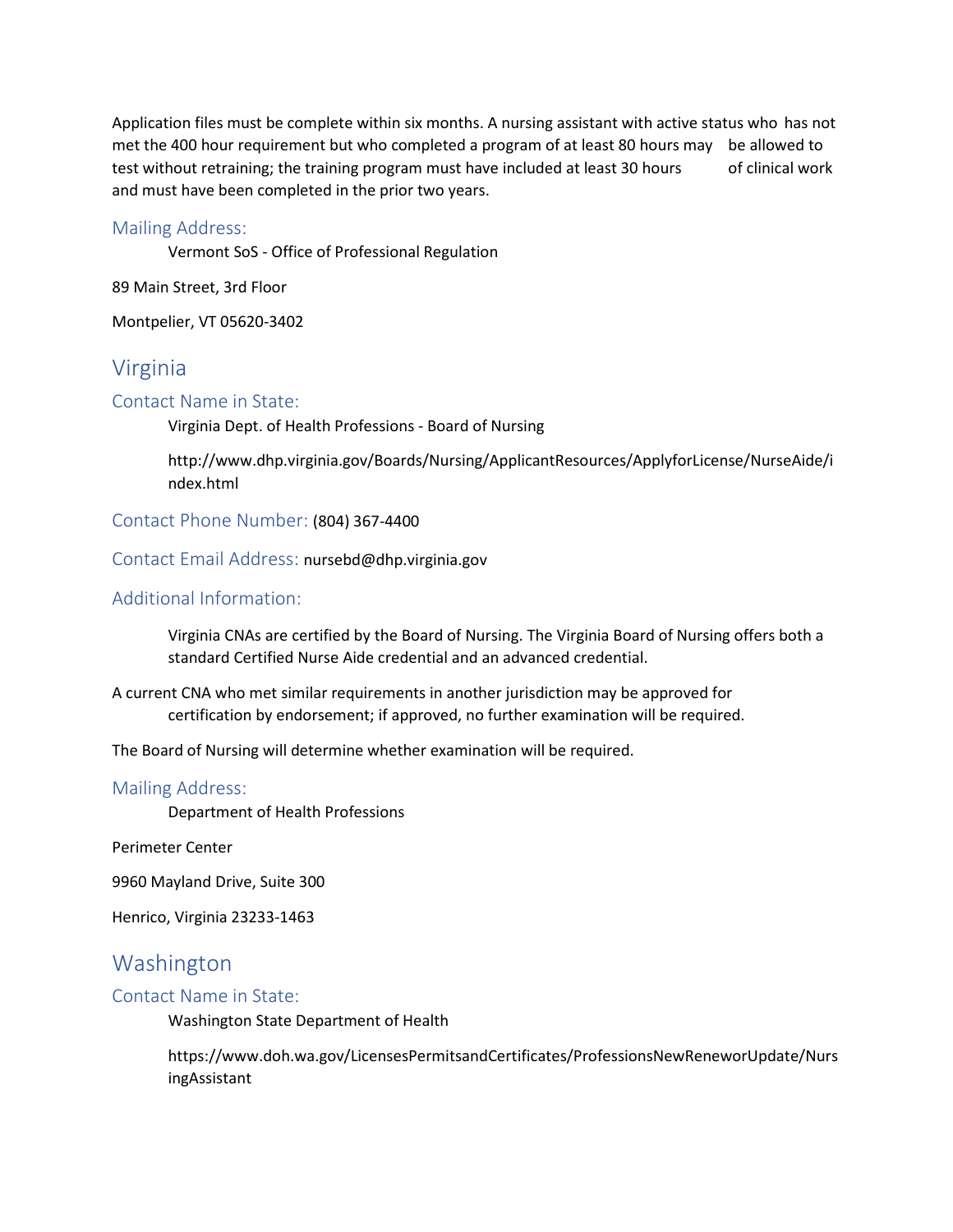#### Contact Phone Number: 360-236-4700

#### Contact Email Address: hsqa.csc@doh.wa.gov

#### Additional Information:

Washington nursing assistants are licensed by the Washington Department of Health. Out-ofstate nursing assistants who hold current active certification may be endorsed into Washington. They must provide certification verification.

Medication assistant is an additional endorsement that an individual can earn after achieving nursing assistant certification (https://app.leg.wa.gov/wac/default.aspx?cite=246-841-588).

The nursing assistant will need to complete a medication assistant program and pass an additional competency evaluation.

#### Mailing Address:

Washington State Department of Health

128 10th Ave SW,

Olympia, WA 98501

# West Virgina Contact Name in State:

West Virginia Office of Health Facility Licensure & Certification

https://ohflac.wvdhhr.org/Programs/NA.html

Contact Phone Number: (304) 558-0050

Contact Email Address: DHHR.OHFLAC.NAP@wv.gov

#### Additional Information:

West Virginia nurse aides are under the jurisdiction of the West Virginia Department of Health & Human Services. An individual who holds active credentialing in another U.S. state can be granted reciprocal placement on the West Virginia registry. Reciprocity applications are available on the site of the Department of Health and Human Services

(http://ohflac.wv.gov/applications.html).

The West Virginia Office of Health Facility Licensure and Certification (http://ohflac.wv.gov) can be reached at (304) 558-0050.

#### Mailing Address:

Nurse Aide/AMAP Programs

Office of Health Facility Licensure & Certification

408 Leon Sullivan Way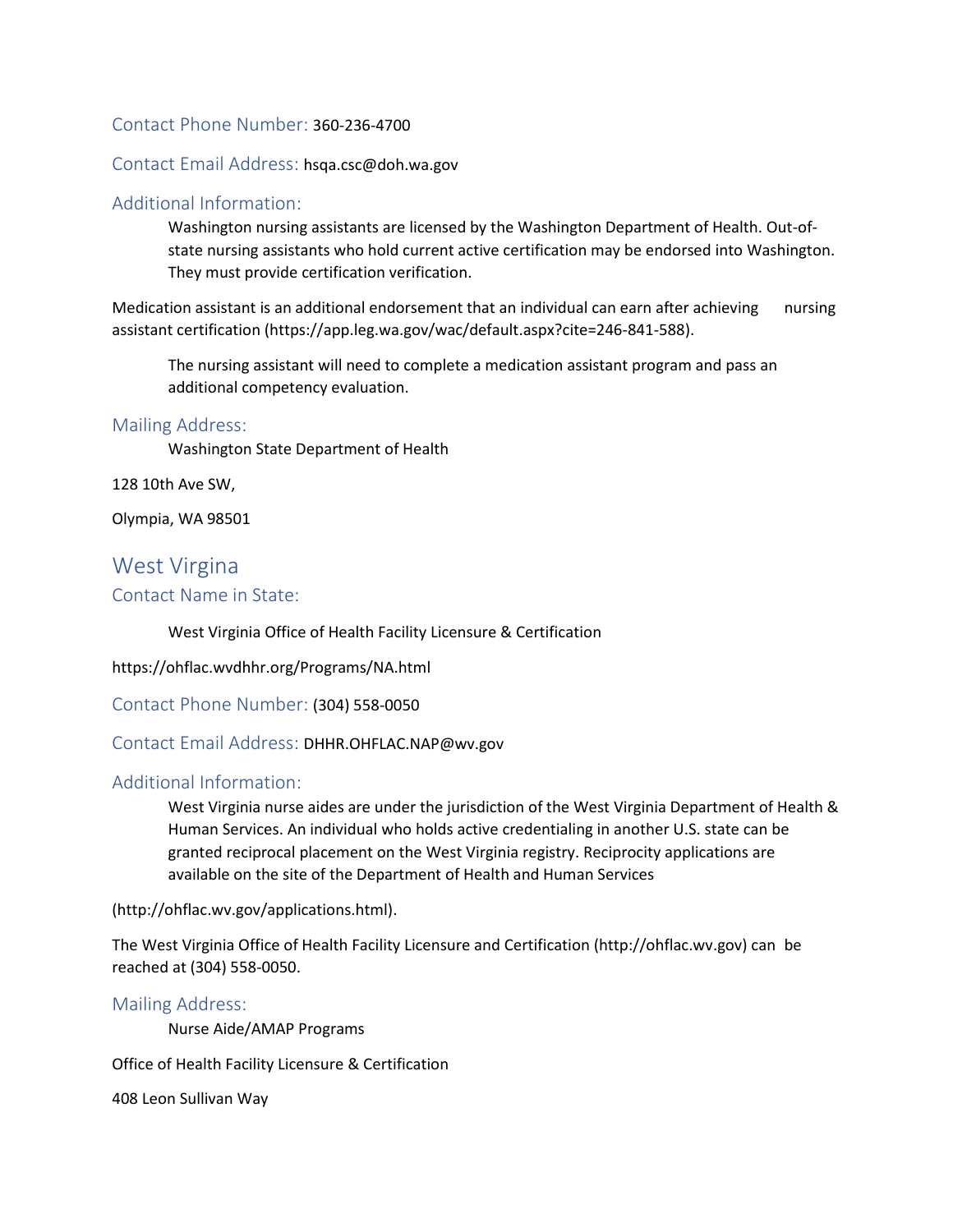#### Charleston, WV 25301

### Wisconsin

#### Contact Name in State:

Wisconsin Department of Health Services

https://www.dhs.wisconsin.gov/caregiver/nurse-aide/natd-registry.htm

Contact Phone Number: 888-401-0465

Contact Email Address: DHSwebmaster@dhs.wisconsin.gov

### Additional Information:

Wisconsin Certified Nurse Aides (CNAs) are credentialed on the basis of education and examination. They are under the jurisdiction of the Wisconsin Department of Health Services. Out-of-state CNAs who completed 120 hours of training and passed competency examinations can be endorsed into Wisconsin (https://www.dhs.wisconsin.gov/caregiver/nurse-aide/natdregistry.htm). Out-of-state CNAs who completed shorter programs will be asked to provide employment verification. The out-of-state application includes a license verification section that must be completed by a third party.

In most cases, out-of-state CNAs send their verification forms to the state of registry.

The verification process is different for CNAs from California, Colorado, Missouri, North Carolina, and South Carolina.

#### Mailing Address:

Department of Health Services

1 West Wilson Street

Madison, WI 53703

# Wyoming

Contact Name in State:

Wyoming State Board of Nursing - Licensing

https://wsbn.wyo.gov/licensing

Contact Phone Number: 307-777-7616

Contact Email Address: wsbn-info-licensing@wyo.gov

Additional Information:

Out-of-state nurse aides can be certified or deemed if they meet competency requirements. An out-ofstate CNA can be granted a 90 day temporary permit.

They must have: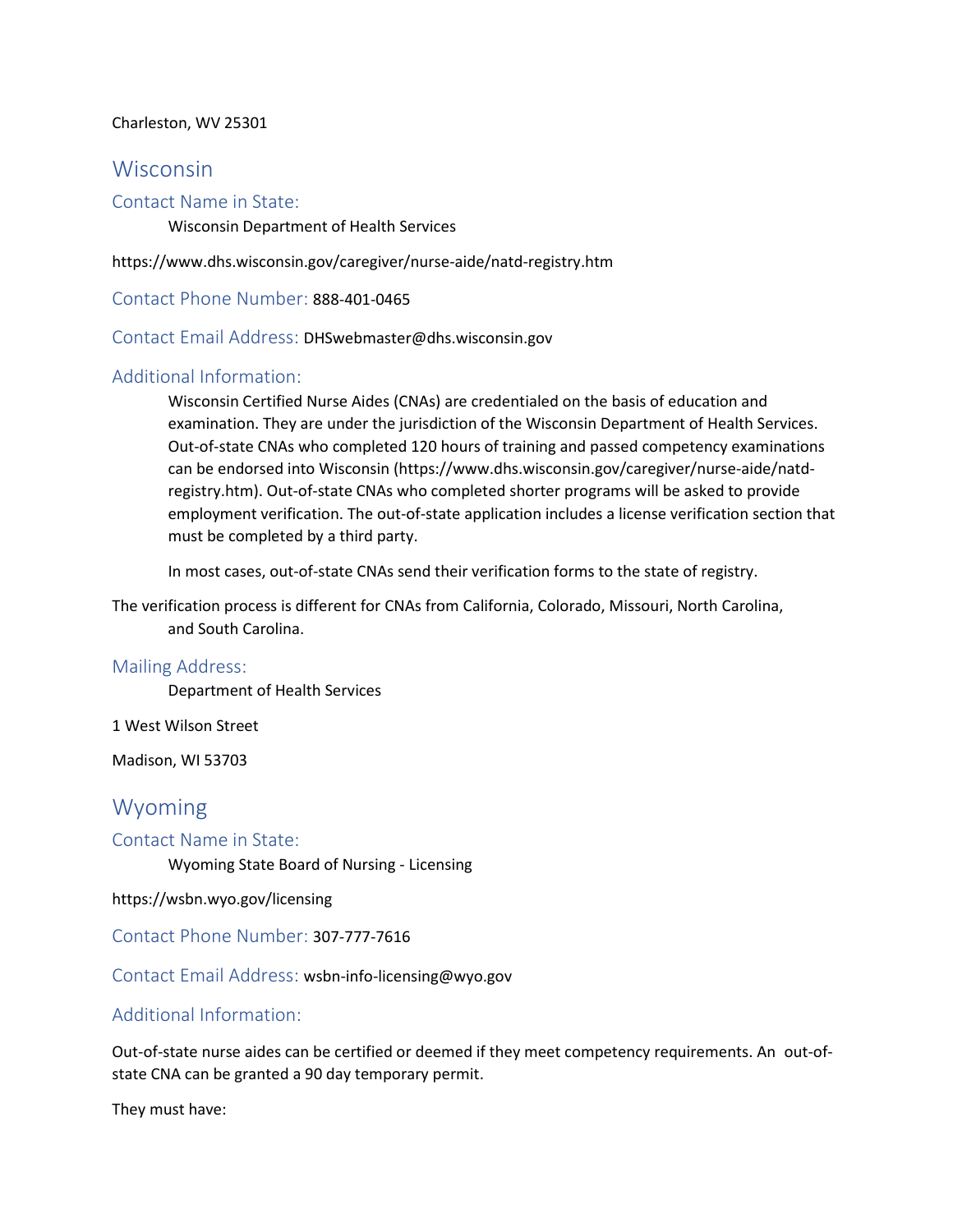1) spent some time working as a certified nurse aide in the prior 24 months

2) completed 24 hours of in-service education during that time

An exception is made for CNAs who completed their training within the most recent 24 month period. (Qualifying training would include either a nurse aide training program or the first semester of nursing school).

#### Mailing Address:

Wyoming State Board of Nursing

130 Hobbs Ave, Suite B,

Cheyenne, WY 82002

### Guam

#### Contact Name in State:

Guam Board of Nurse Examiners

http://dphss.guam.gov/guam-board-of-nurse-examiners-2/

Contact Phone Number: (671) 735-7409

Contact Email Address: Rosemary.Carman@dphss.guam.gov

#### Additional Information:

Nurses who are applying for endorsement into another state can request verification of licensure from a Nursys licensure participating board. A list of licensure participating nursing boards can be found at www.nursys.com.

Verifications are processed by completing the online verification process. The fee for this service is \$30.00 per license type for each state board of nursing where the nurse is applying. Nursys license verification is sent to the endorsing board immediately. Please visit www.nursys.com for more details.

#### Mailing Address:

Department of Public Health and Social Services

123 Chalan Kareta,

Mangilao, Guam 96913-6304

# Puerto Rico Contact Name in State:

The Puerto Rico Board of Nursing

https://www.cgfns.org/licensure/puerto-rico/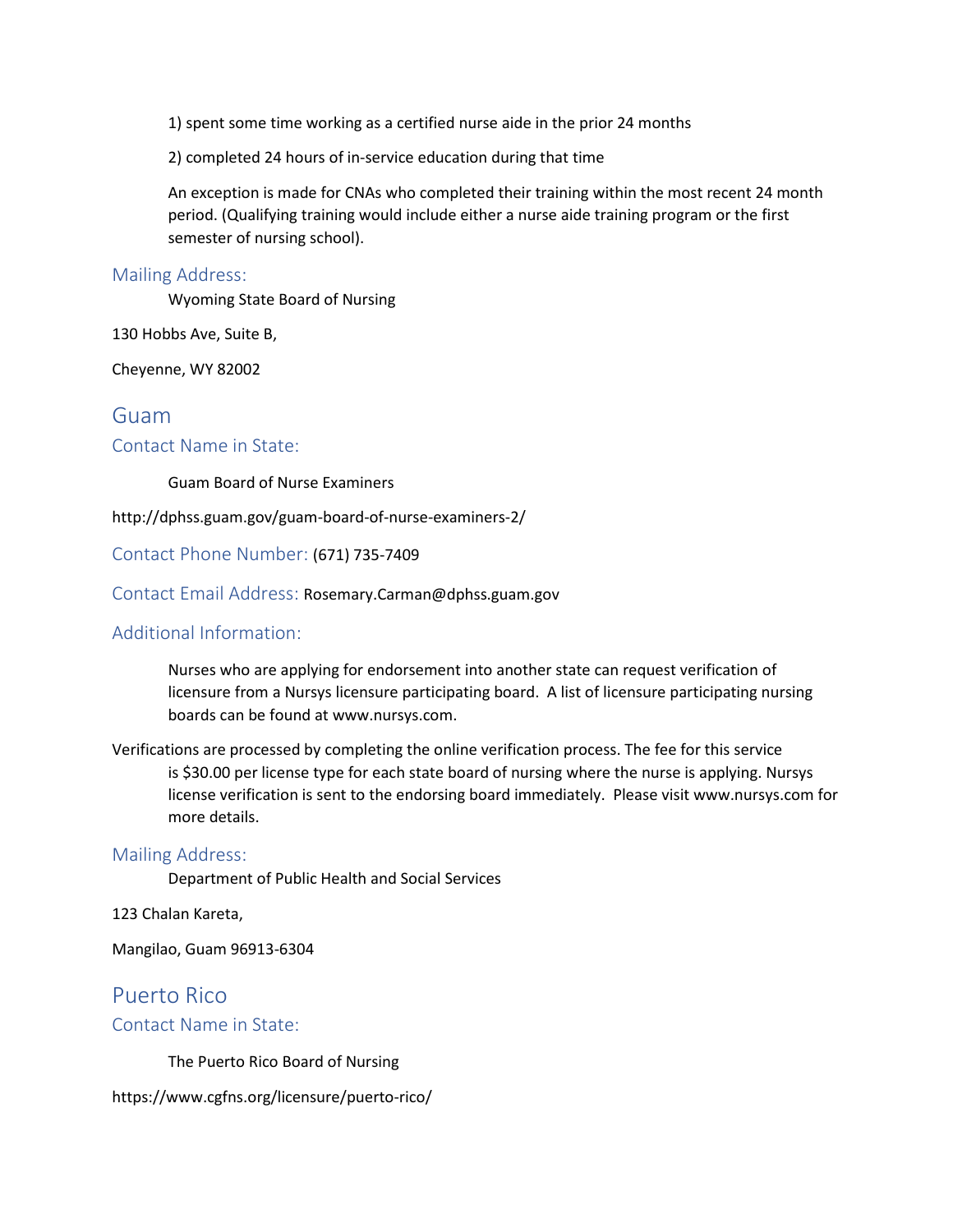#### Contact Phone Number: 1 (215) 222-8454

#### Contact Email Address:

#### https://external.cgfns.org/cerpassweb/processContactUs.do

#### Additional Information:

To qualify and work as a Certified Nursing Assistant in Puerto Rico it is a requirement that you have graduated from an accredited CNA Program. Many CNA programs can be completed in 8 to 12 weeks

#### Mailing Address:

Puerto Rico Board of Nursing

3600 Market Street, Suite 400

Philadelphia, PA 19104-2651 USA

### Virgin Islands

#### Contact Name in State:

United States Virgin Islands Department of Health

https://doh.vi.gov/programs/permits-licenses-and-certificates

Contact Phone Number: (340) 718-1311

Contact Email Address: https://doh.vi.gov/contact-us

#### Additional Information:

https://doh.vi.gov/sites/default/files/CNA\_Endorsement\_Application.pdf

#### Mailing Address:

US Virgin Islands Department of Health - St. Croix Office

Charles Harwood Complex

3500 Est. Richmond

Christiansted, VI 00820

# Northern Mariana Islands

#### Contact Name in State:

Northern Mariana Islands Board of Nursing

https://nmibon.info/licensure-documents/

Contact Phone Number: 1 (670) 233-2263

Contact Email Address: contact@nmibon.info